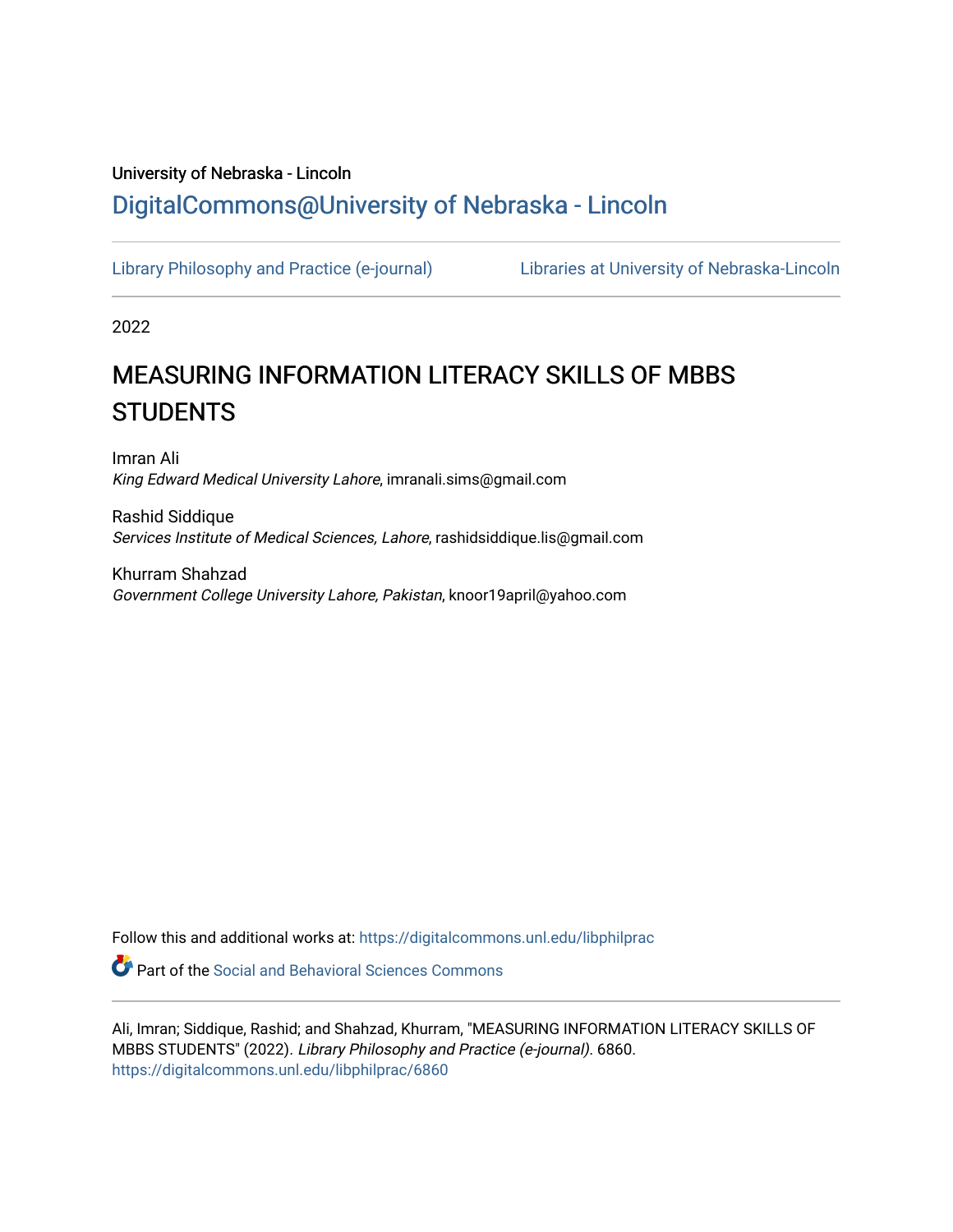#### **MEASURING INFORMATION LITERACY SKILLS OF MBBS STUDENTS**

**1. Imran Ali, Senior Assistant Librarian, King Edward Medical University/ Mayo Hospital Lahore**

**E-mail: imranali.sims@gmail.com**

**2. \*Rashid Siddique, Librarian, Services Institute of Medical Sciences, Lahore E-mail: [rashidsiddique.lis@gmail.com](mailto:rashidsiddique.lis@gmail.com) (Corresponding Author)**

# **3. Khurram Shahzad, Senior Librarian, Government College University Lahore, Pakistan ORCID iD: https://orcid.org/0000-0002-7562-9933 E-mail: [knoor19april@yahoo.com](mailto:knoor19april@yahoo.com)**

### **ABSTRACT**

The main purpose of this study was to measure the information literacy skills of MBBS students at King Edward Medical University Lahore, Punjab Pakistan. The quantitative research method was used to carry out the study. A convenient sampling technique was used to collect data from the entire sample. The total number of respondents was 309 with a total response rate of 91.69%. SPSS  $22<sup>nd</sup>$  version was used to analyze the gathered data from respondents. Descriptive statistics were applied to check the frequency, percentage and reported in the form of tabulation. Moreover, the mean and standard deviation was also found to find out the results. The results showed that respondents were usually able to decide where and how to find the information and select information most appropriate to the information need. However, respondents were occasionally able to identify a variety of potential sources of information, evaluate information critically, differentiate between fact and opinion, and limit search strategies by subject, language and date. The usage of internet resources was a strength and opinioned as good while ethical and legal use of information, computer literacy skills, use of searching techniques and tools for information retrieval, and research skills were opinioned as fair. The printed information literacy instruction was preferred by KEMU students whereas online courses, orientation by librarians and seminars and workshops were not preferred by the respondents.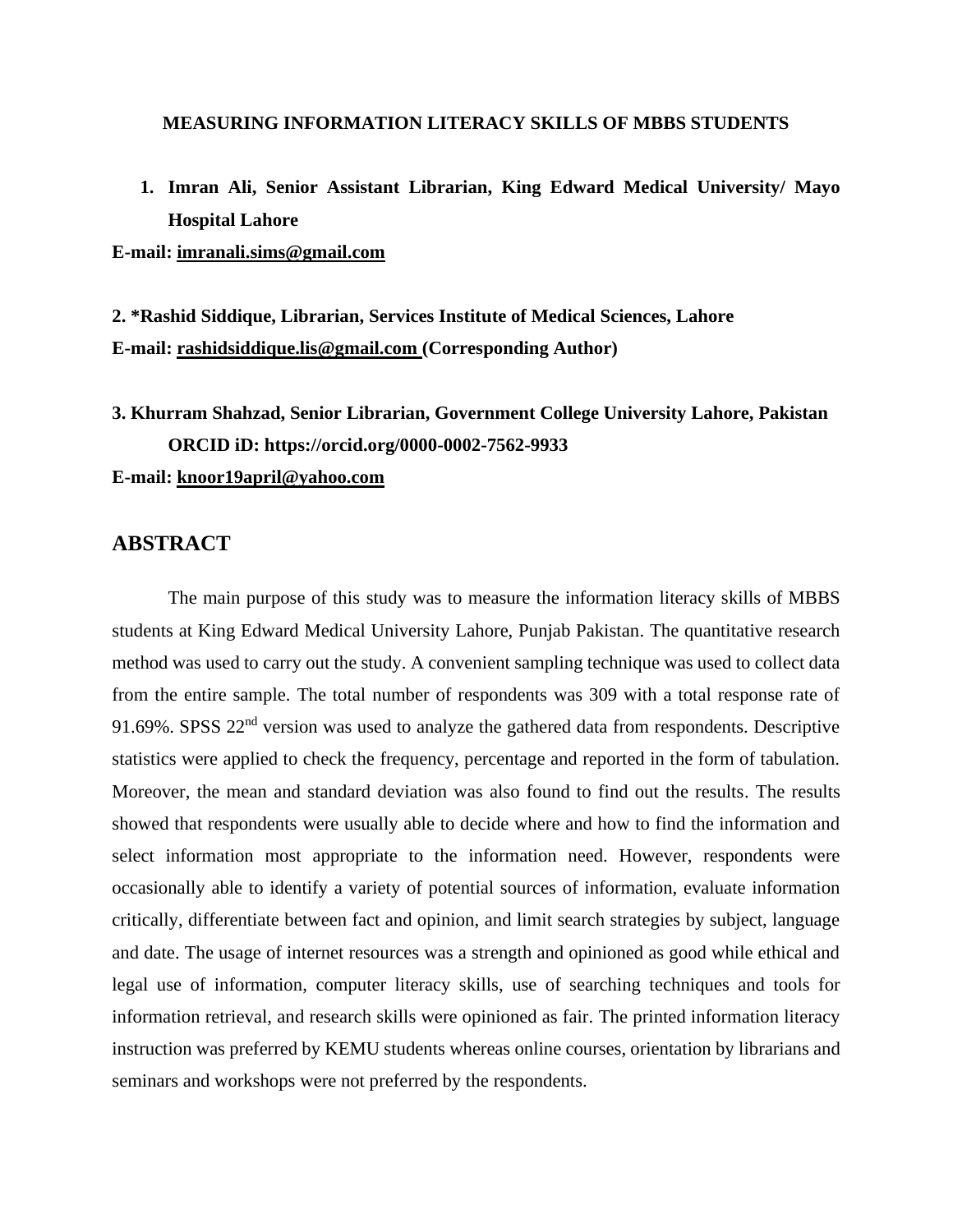**Keywords:** *Information literacy skills, IL skills of Medical Students, KEMU students and information literacy*

#### **INTRODUCTION AND PROBLEM-STATEMENT:**

This is the century of modern technology and the latest information in any walk of life. In this modern era of technology, great changes have been made in the entire world by using the latest information on science and technology. Science and technology have added great value to educational institutes worldwide. The basic term which defines the use of this technology in the best possible way is called information literacy skill. This skill is an important element for the betterment of teachers, students learning abilities at the school, college, or even at the university level. In this regard, an emerging big issue is "how to empower the information literacy among teachers, students and management of every institute". Therefore, the major focus of every field of life should be on the development of information literacy skills (Gu, 2020). Library professionals need to develop core technological competencies for the provision of value-added services to the end users (Shahzad, 2021).

The individual with a high level of information literacy can evaluate the entire scenario with little effort. They can easily find out the resources of information from where they can get the related material. Furthermore, they use that information in a more productive way and a more suitable place. Their ability to analyze the problem, solving the emerging issue and to handle the emergency becomes strong enough as compared to the information illiterate person (American Library Association, 2003). Information technology and its efficient use have become almost essential in all the fields of life as well as the field of medicine. Medical practitioners need the skills to find relevant information and evaluate its authenticity, validity, and reliability. The information literacy skills of a medical professional should be advanced and prolific for the betterment of their research, education and integration of knowledge (Abdulakeem , Abiodun, & Abel, 2020). These skills will be helpful for them in multiple ways e.g. during studies for writing assignments, dissertations and proposals, professional careers for dealing with the patients, analyzing their conditions, and for their services in the healthcare information department for providing guidelines or policies for any involved issue. Therefore medical practitioners need to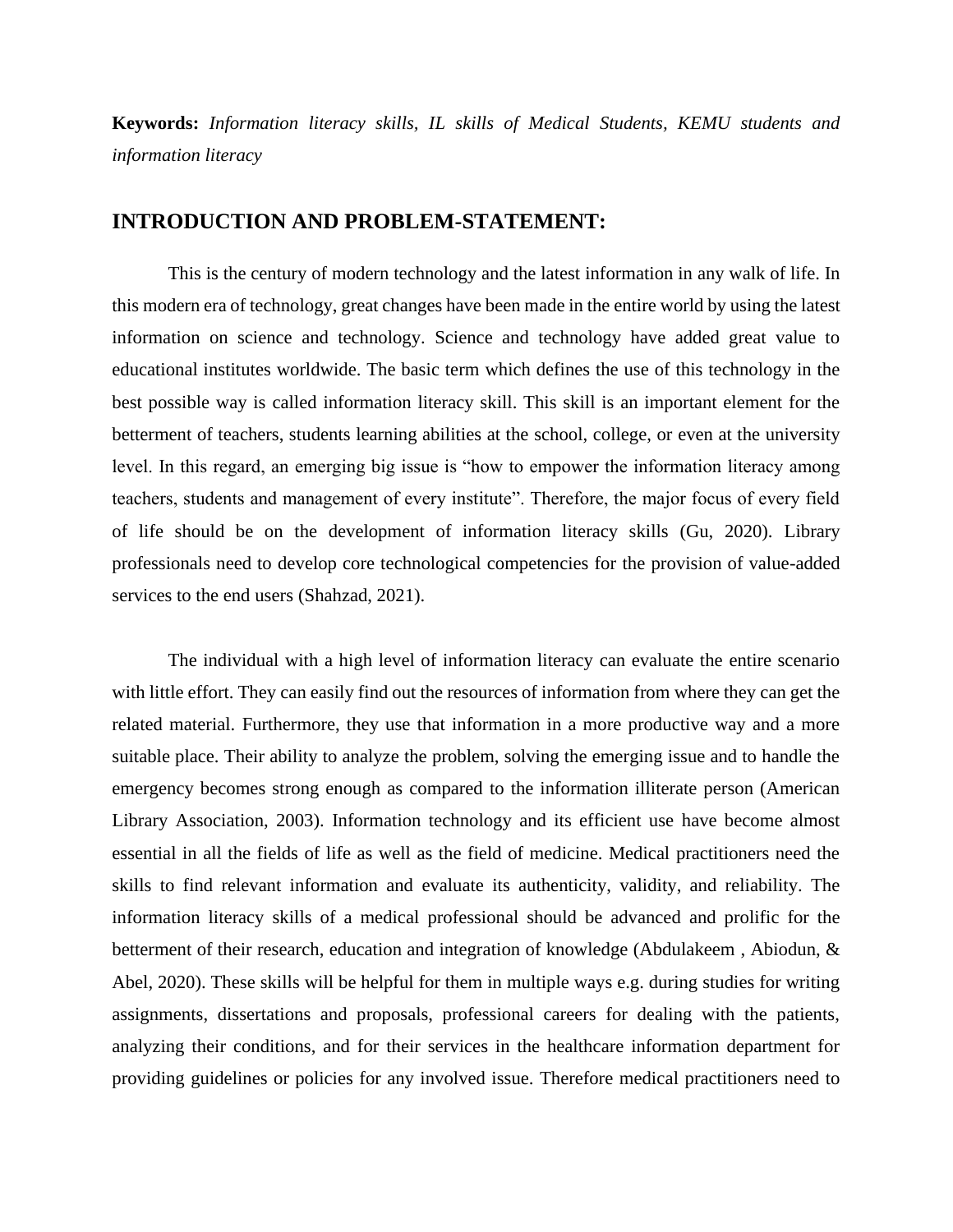polish their information literacy skills with time for standing out in this modern era of science and technology (Carroll et al.; 2019).

Trujillo Torres, Gómez García, Ramos Navas-Parejo, and Soler Costa (2020) reported that information literacy skill is an important parameter for the betterment of teaching practices. In this study, he reported that it is a major challenge for the present era to develop digital competence in teaching. Because to cope up with the new challenges emerging in the field of education regardless of the subject, the students, teachers and the managerial staff must be very much familiar with the way of accessing, analyzing and using the latest information effectively. In any field of education, information literacy skills are an essential part of the learning process. Banik and Kumar (2019) conducted a study to check the role of information literacy skills in the education process of students. They found that that the students whose information literacy skills were lower (10-20) their grape points in academia were also lower. They additionally disclosed in this research that the number of hours students spend on studies as well as their information literacy skills both play a greater role in their academic results. Thus it proved that information literacy skills must be strong enough for good results of the students in any field of life.

Flierl et al. (2018) evaluated the different groups of students for checking the relationship of information literacy with the academic performance and motivational level of students in different grades. In this study, almost 3 thousand students who were enrolled in various studies from 7 different colleges were evaluated in the United States. The major objective of the study was to examine the role of literacy skills in the academic records and information perceived by the students. The results of the study generated 2 pieces of evidence one of which was "students who were active in synthesizing the information and then generating the expected outcome their level of perception was higher than those who do not do. The second evidence revealed that the perception of information was significantly related to the academic performance of the students. This study emphasizes the importance of information literacy should be merged in the course contents of the students for better results.

In Pakistan so far a lot of studies have been conducted on perspective considering medical students but it varies from population to population. King Edward Medical University is one of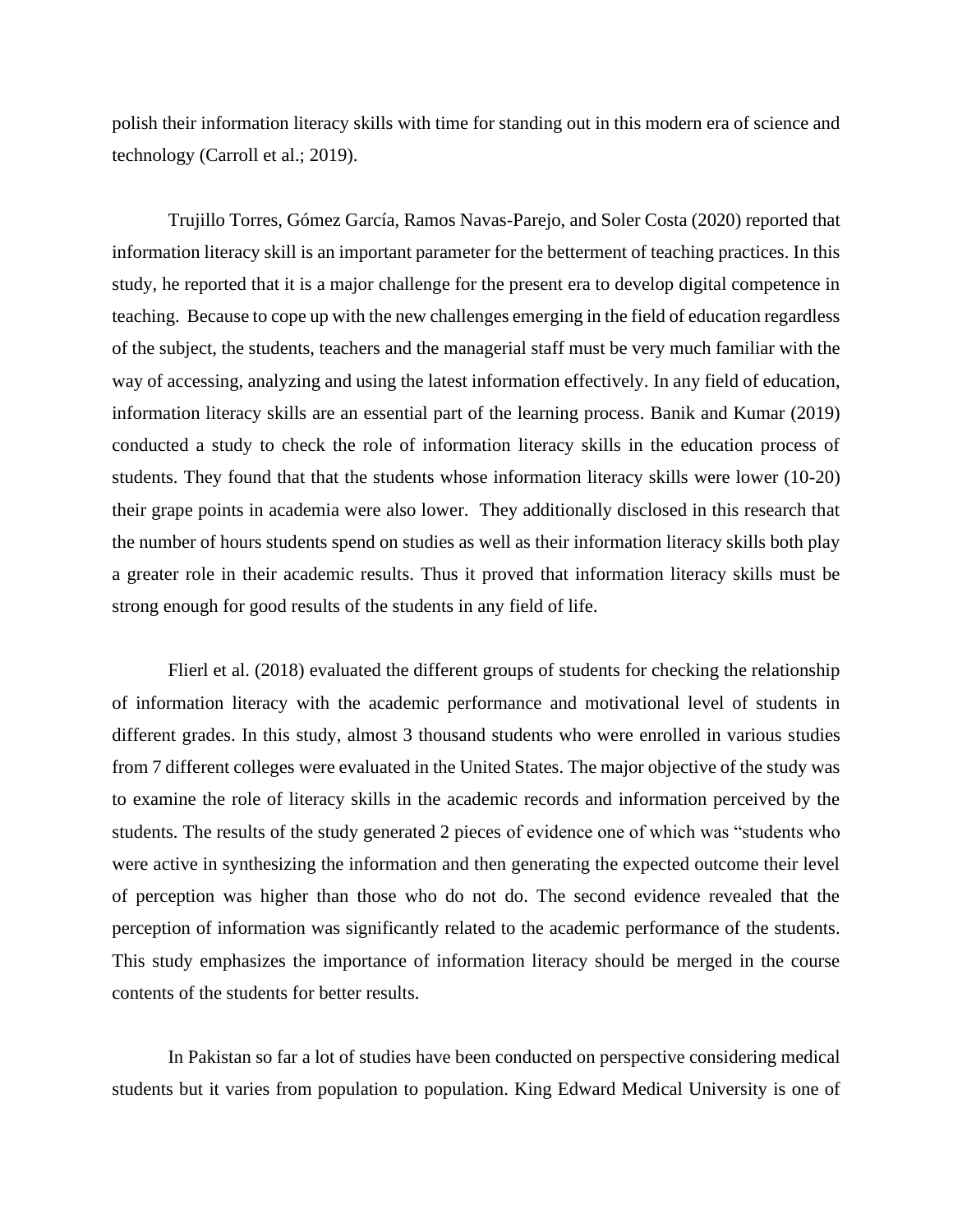the oldest and prestigious renowned medical institutions of Pakistan but no study has been conducted so far for determining the information literacy skills of MBBS students of KEMU Lahore. This study will play a significant role in determining the level as well as the quality of Information Literacy skills of MBBS students of KEMU Lahore. It may help increase awareness about the Information Literacy skills training orientation program for the medical research students and faculty of KEMU. This baseline study may also help design and implement Information Literacy instruction programs in universities. It might be very useful to update the curriculum of medical sciences available in the library.

# **RESEARCH QUESTIONS:**

- **1.** What is the self-perceived level of Information Literacy skills of MBBS students of KEMU Lahore?
- **2.** What are the strengths and weaknesses regarding the information literacy skills of MBBS students of KEMU Lahore?

# **LITERATURE REVIEW:**

In the present times of science and technology advancements, information literacy is a vital skill element among all other learned skills. In a true sense, it enables the individual as well as communities, organizations to identify the need for the latest information. Once they identified the latest information, with the help of this skill they can analyze, use, and generate better results out of the available information. Thus, information literacy skill not only empowers the creativity of a single individual but also polishes the abilities of various organizations (Wu, 2019).

#### **Importance of information literacy skills**

Gathering relevant and latest information is not only important for the students but also the teachers. Along with their course level studies, the student must be trained and aware of other means of information. They should know about collecting, assessing the needed information from a wide variety of information resources. These resources can online websites, digital libraries, or any other source. The libraries of almost every educational institute are a pool of different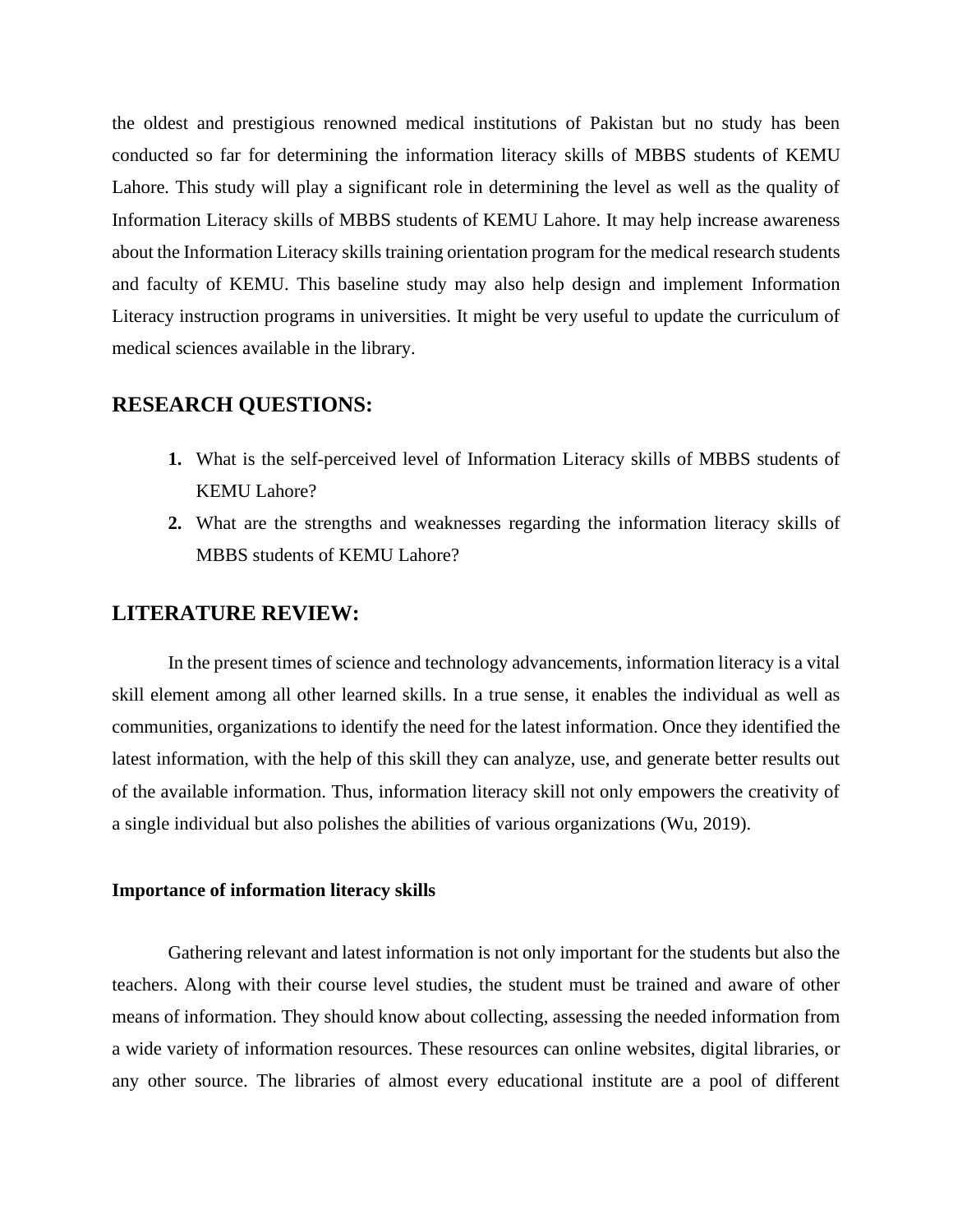information. So, the students are exposed every day to a large set of information from different perspectives. They should have a set of skills to make better use of this information. Majid, Foo, and Chang (2020) evaluated the information literacy skills of students at higher secondary schools of Singapore. For this purpose, 14 different schools were surveyed and data was collected from the set of students in the form of a questionnaire. The results of the study showed that most of the students fall in the middle category of information literacy skills. The students were able to define the information for the said task but they were unable to locate and assess that information which showed their low information literacy level. This study suggested improving the information literacy skills of students along with their curricular syllabus.

The findings of Wu (2019) indicated that the efficiency of organizations and employees for recognizing the required information can be affected in a significant way by information literacy skills. Information Literacy skills develop the ability in medical Students to access, explore, locate, evaluate, and synthesize the write information they needed. Through Information literacy skills, medical students can acquire their research objectives, expand their knowledge, makes them able to play an active role in the diverse nature of society especially in the medical field.

#### **Perception of information literacy skills of the students**

García-Llorente, Martínez-Abad, and Rodríguez-Conde (2020) researched assessing the level of information as perceived by the students along with the real stage of information literacy. 1422 different students were evaluated with the help of the survey method through a questionnaire. The students were of different age groups with good performance in academia. The results of this study showed that most students were good in terms of perceived information as self-skill. However, their demonstrative competencies were not equal to their self-perceived information. So, it was concluded that there is more need to strengthen the information literacy skills of students for better understanding and communication in an effective way. While information literacy in undergraduate programs has received considerable attention, few studies have explored graduate programs, with even fewer focusing specifically on library and knowledge studies (LIS) programs.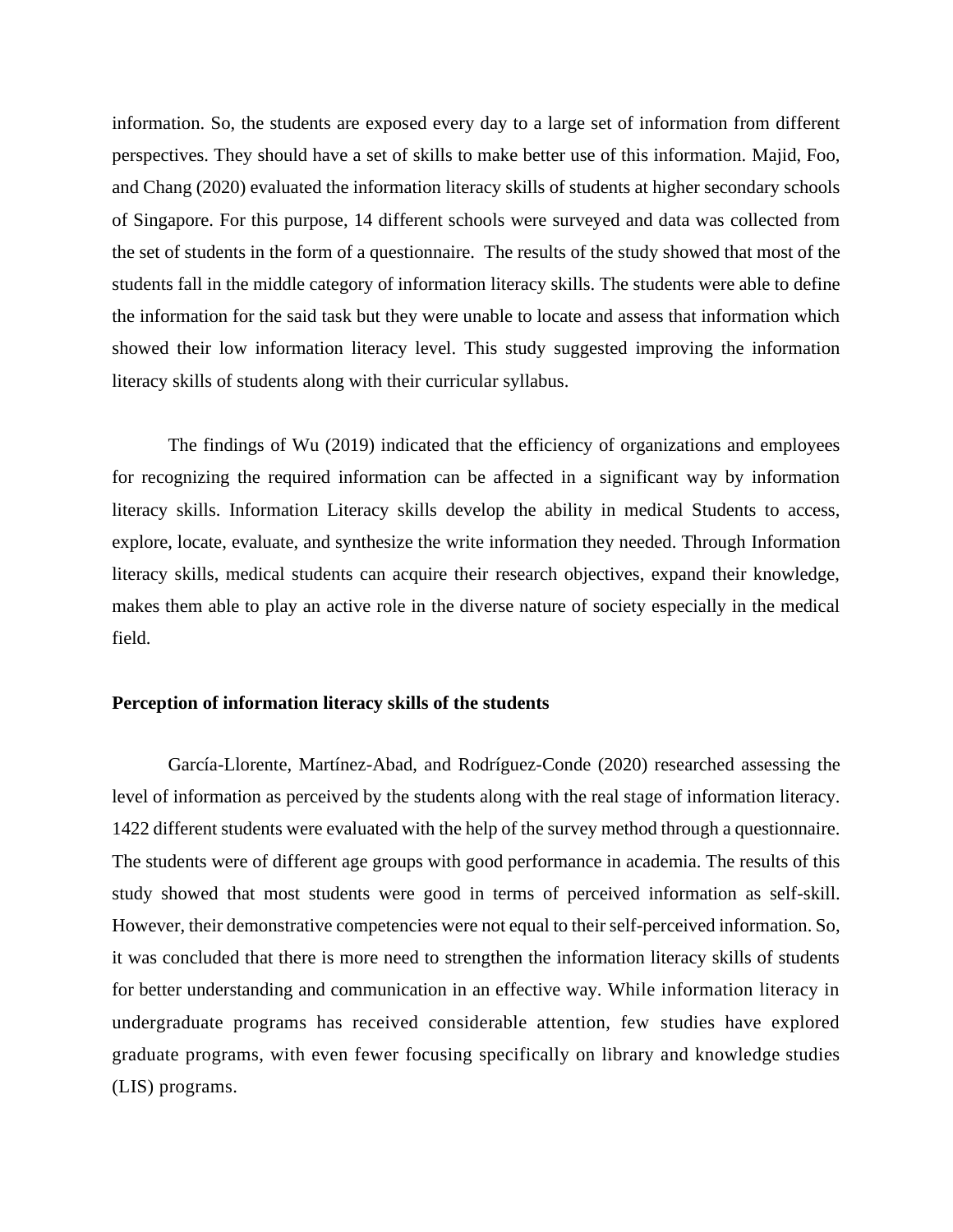Safdar and Idrees (2020) surveyed graduate and postgraduate students about their perception of information literacy. This study was divided into different stages. Initially, the literature review was evaluated. In the second stage, the 200 students were surveyed through a questionnaire. The results of this study suggested that most of the students were not aware of information literacy skills. Similarly, a large number of students were those who have not get any formal and informal training for information literacy skills. However, upon evaluation of postgraduate students regarding the effectiveness and importance of the information literacy program, they replied that it is the need of time and must be implemented at each educational institute.

#### **Strength and weaknesses of students for information literacy skills**

In the developing countries of the world, a major portion of the budget is usually spent on the establishment of databases and journalisms. The use of information from these databases is quite essential and helpful for policymakers of the country as well as educational institutes. It is the responsibility of the universities to evaluate the extent to which these sources are assembled by the students. Because there is a pool of information kept at different sources. To make its better use, universities must focus on the betterment of information literacy skills of their students (Hazrati et al., 2013).

In the current information environments, people are faced with a spread of challenges in reaching and expressing informed views and in making health decisions. In such cases highly information literate individuals are often viewed as a critical strategy to reduce uncertainty, the idea for lifelong learning, and a key to empowerment. A study was held in Namibia by Hirvonen et al. (2020) to screen out the information literacy level of the different populations regarding health. The key point for conducting this research was the difficulty faced by the people in interacting the health-related information daily. This research was helpful for people to search and communicate health-related information. In this research, the screening tool was evaluated which prove effective for accessing, analyzing, and using the health information properly.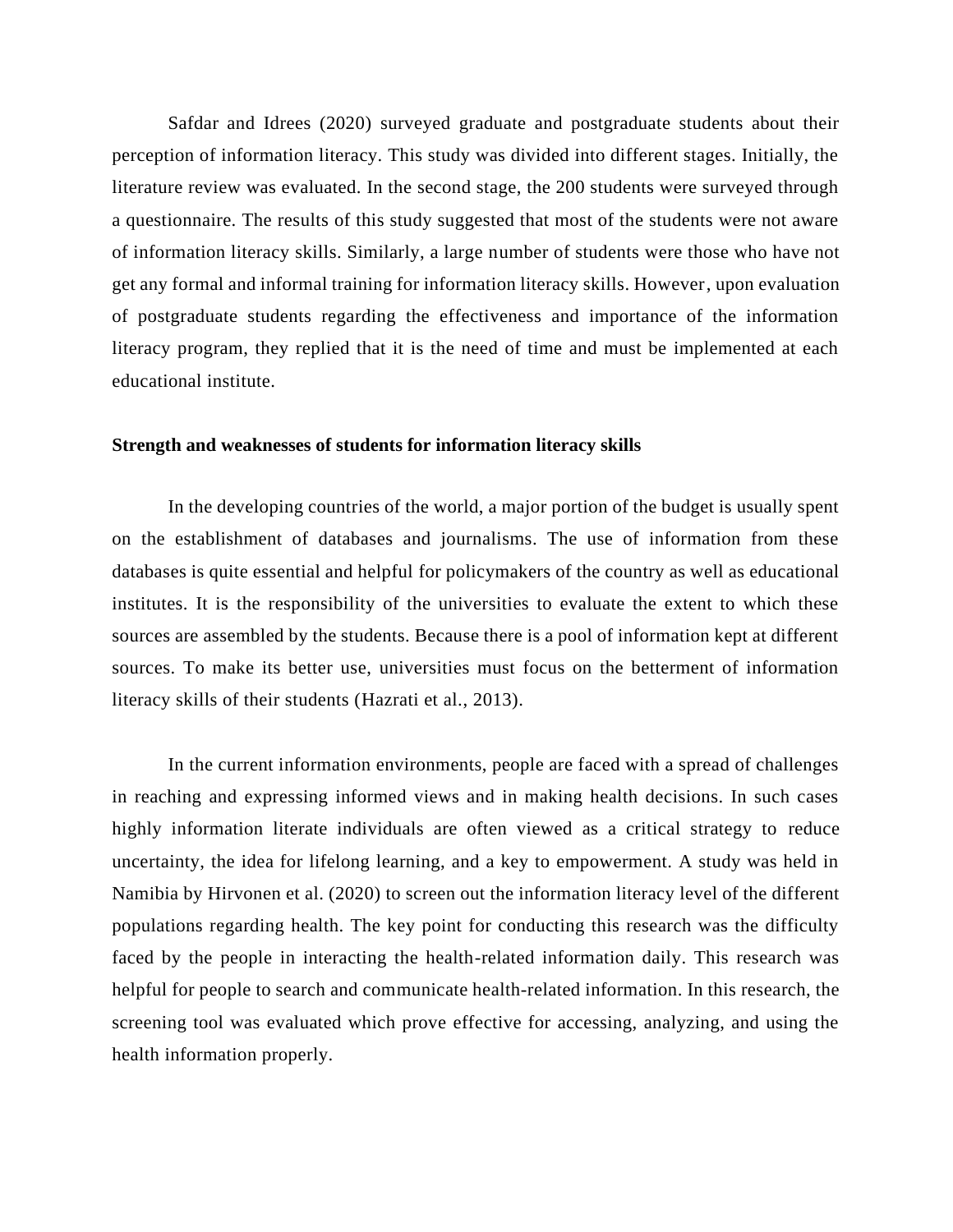#### **Role of information literacy skills in the healthcare profession**

For healthcare professionals, only self-communication skills are not enough for good practice in their careers. They need a well-established course on information literacy skills to implement the latest technology in the health department for their patients. Lower information literacy makes the most of people specifically the older persons cannot obtain health-related information. To address this problem a study was conducted by Kaper et al. (2020). The study aimed to evaluate the positive impact of a detailed information literacy training program of medical students for better practice and use of the information for their patients in case of any emergencies. The results generated from the study were positive towards the students. However, they observed that if such training is implemented practically in the health profession then the future doctors will better treat the patients and more positive outcomes will be generated.

Shukla, Kumar, and Verma (2020) evaluated the level of information literacy skills among postgraduate students of two different universities. As previously discussed, they also defined information literacy as a set of learned abilities for making a wise and timely decision. According to their point of view, this is the era of modern science and information technology where different forms of information are available at different places. So a university student needs to quire knowledge of information literacy. It was concluded from the study that both groups of students were familiar with plagiarism, assessing the required information as well. However, Discipline-specific training was required to improve digital literacy skills by both of the University's students.

Wang and Wang (2018) described that as far as the medical profession is concerned, there are numerous issues related to clinical information, for example, scholarly privileges of clinical computerized research, the specialist quiet relationship, powerful security of protection, troubles of the educated assent, shrouded risks of data and system security, the shame of far off clinical help, clinical deformities in the advanced framework, organize questions, etc. The correct answer to these issues can help clinical information create in a solid and useful way. This could only be possible when the students of medical colleges or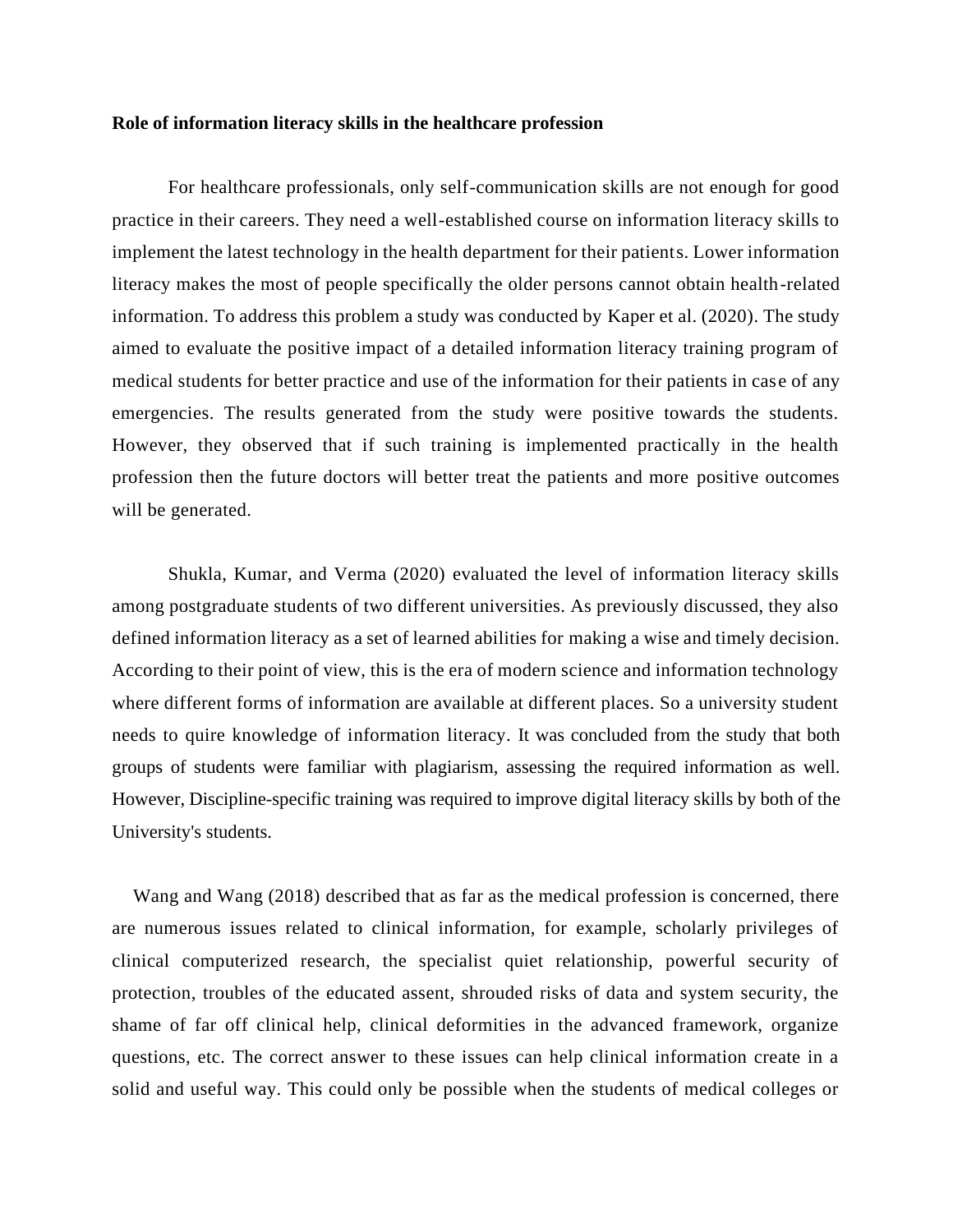universities will be skilled in information literacy. Medical students both undergraduate and postgraduate must polish their skills to mark up the modern information of the medical section.

Kuek and Hakkennes (2020) investigated the information literacy level of medical professions as well as their behavior towards modern technology. The study aimed to assess the literacy level of medical workers which they are using for keeping the record of health on electronic devices. For this purpose, a detailed survey was formulated to evaluate the level of confidence and behavior of health care professionals towards modern information technology (IT). This study included the 407 staff members and was kept under survey for 30-35 days period. The results of the study showed that more than 70% of staff members were excellently using the latest technology with confidence. However, 25% were feeling depressed, uncomfortable while implementing the latest technology. This factor was negatively affecting the health care facility for the patients. Therefore, the author suggested adequately training such as staff members. In this way, they can use technology effectively with full confidence.

Akpovire, Olawoyin, Adebayo, and Esse (2019) conducted a detailed study of the information literacy level of medical graduates in the USA. The purpose was to explore the information literacy level of students at medical universities. The focused areas were to explore the sites of information used by the students, how they can access them online, and how they utilize this information practically. The results of the study depicted that most students get their desired information from published sources, online materials, and sometimes newspapers. The concluding remarks of the author were that medical college administration should prioritize the empowerment of information literacy of their students. In this, the students will be more competent to acquire the latest information and will use it more efficiently.

#### **Role of libraries and librarians for information literacy skills**

Another major contribution to the information literacy of the student is by the librarians. Librarians should be trained enough that they can assess what students need, what they know exactly, and what they pretend to know. Once these things are solved then the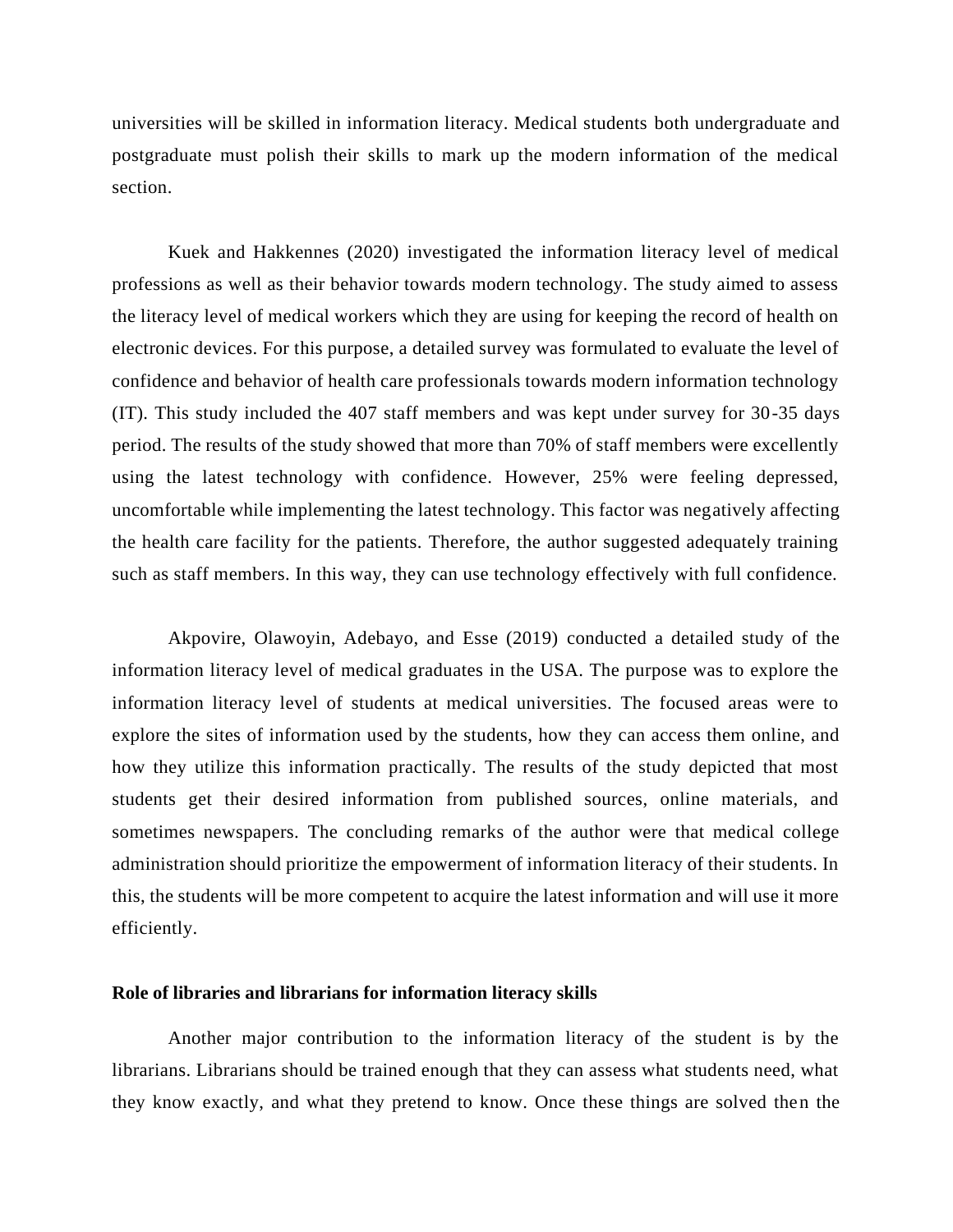librarians will more effectively train the students. For this purpose, a study was held by Michalak, Rysavy, and Wessel (2017) to evaluate the perception of students regarding information literacy skills. For this purpose, the author united the two tools, information literacy, and perception of students in one survey form. This form as a questionnaire was distributed among male and female students. The basic aim was to assess the difference in information literacy of male and female students as well as their perception. The results showed that the female students were highly confident as compared to the male candidates for their perception of information literacy skills. The study showed that students showed more confidence in information literacy perception but, their practical test was not supporting their perception. This study further suggested that there is a strong need to incorporate information literacy in the curriculum to improve the practical skills of students.

Suroothiya and Sahu (2020) conducted a study on the role of information literacy skills in the learning process of individuals. They reported that the information literacy program in the latest libraries acts as a booster for enhancing the skills of individuals. The author suggested that there should be seminars and workshops for the training of librarians as well as information seekers who visit libraries for the said purpose. Frequent surveys should be held to check the efficacy of information literacy. There should be collaboration among the faculty and librarians for the effectiveness of information literacy. Moreover, librarians should be motivated to participate in seminars and workshops to polish their skills. Libraries should be financially supported by the higher authorities in updating their databases according to the needs of users.

Advanced education based on information literacy has become a generally read subject for associating individuals, government investment, and open undertakings. It urges library experts to prepare their students and successfully secure, safeguard, and disperse information. Scholarly libraries include utilizing computerized innovation to improve the understudies' degree of advanced education and mechanical aptitudes. This paper intends to comprehend the students' innovative ability in utilizing database assets and looking for online data. The outcomes gathered a solid relationship between understudies' mechanical aptitude with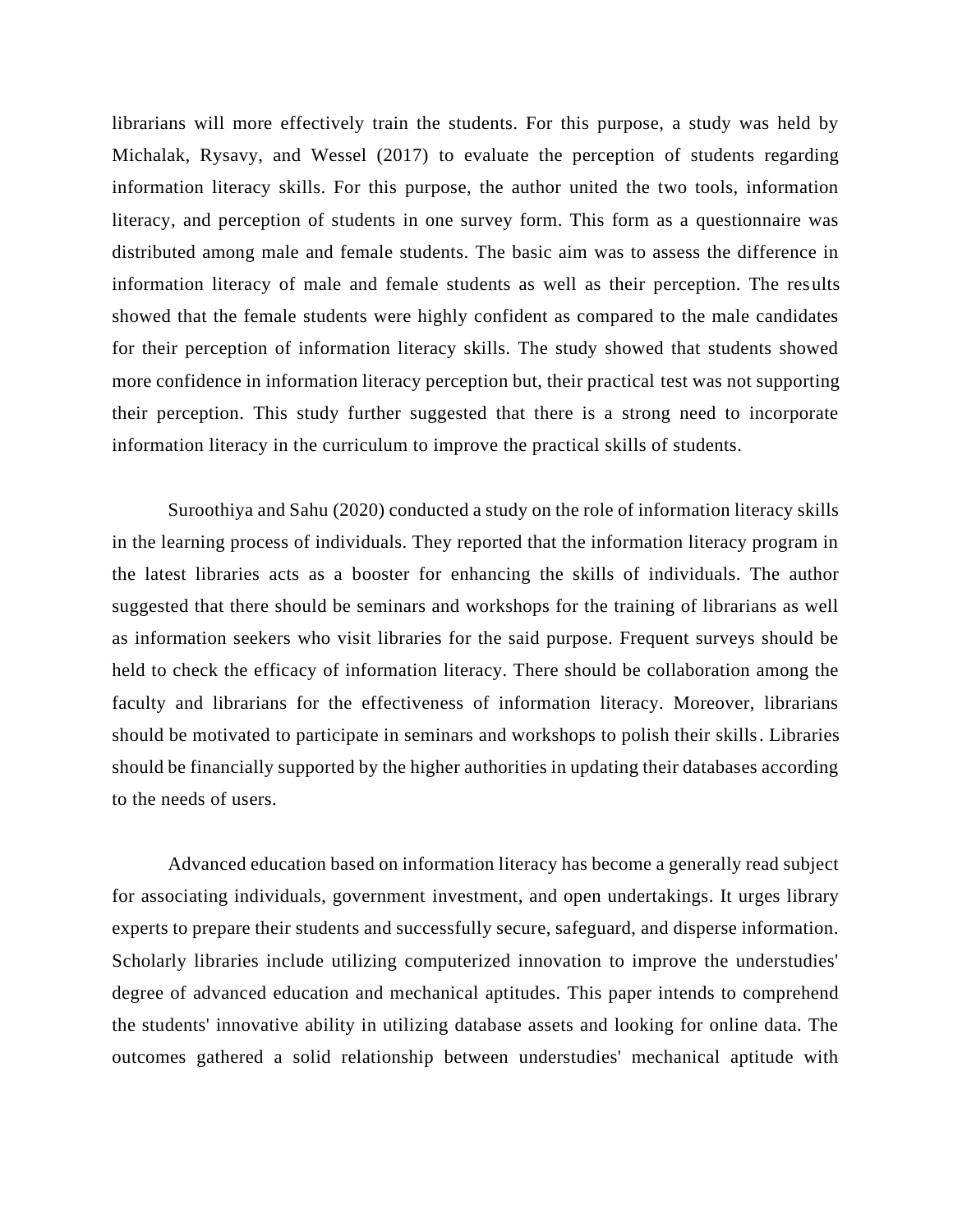utilizing computerized devices, the use of database assets, and perusing arranged data on the Web (Rafi, JianMing, & Ahmad, 2019).

Humhlhi (2020) revealed the fact that the libraries in academic institutes can be empowered through information literacy skills. The objective was to find out the exact level of the information literacy level of the librarians. The focus was specifically on the abilities of the librarian to deliver the information to the researchers. The results of the study showed that the way of delivering information by the librarians was not according to the needs of the modern era. They were teaching the students in traditional methods. Most of the studied groups were agreed on the face to face teaching method while some respondents were emphasizing the workshops and training for information literacy skills.

Olakunle and Olanrewaju (2019) evaluated the connection of information literacy to the research activities of the students in a more productive way. It has been a strong supporting fact that research innovations in any field are the key component of success. Most of the staff members of the research stations are responsible for carrying out all ongoing research projects and to publish them in good journals. So they should be information literate persons to meet the standard requirements. The aim of this study was also to explore the role of information literacy skills of the researchers in productive research. The results of the study were satisfactory regarding the information literacy level of researchers. Therefore it was suggested by the authors that research stations and higher managerial staff should focus on the empowerment of information literacy skills of their staff members.

#### **Format of information literacy program preferred by students**

As the importance of information literacy for students, teachers, and librarians have been reviewed, there should be some ideas for an information literacy program preferred by the students. Morris (2020) conducted a review in this regard to check the performance of face to face as well as other formats of the information literacy program. The purpose was to find out the specific formats of literacy programs preferred by the students of higher education. The discoveries of the review suggested there was no specific method preferred by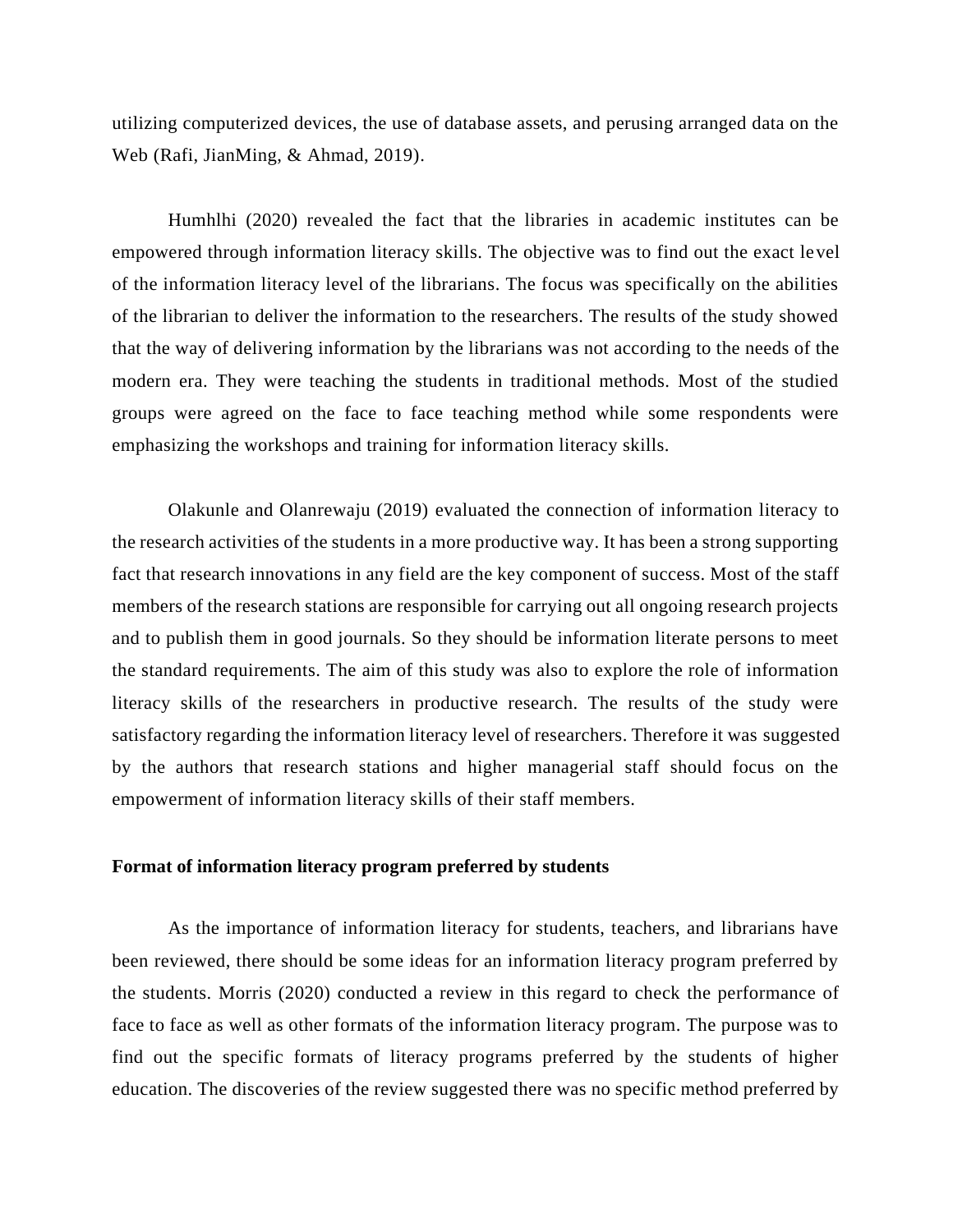the students. But in some previous studies students preferred the format of delivery should be such that emphasize they prefer that particular method. Out of the all papers reviewed, more than 5 papers suggested that students prefer the online method, one paper suggested the preferred way was face to face and others showed that students preferred discussion methods. The efforts should be done to make sure the availability of all their sources rather than emphasizing the format of the program.

Yevelson-Shorsher and Bronstein (2018)reported three different aspects of information literacy. In this research, the author focused on the information literacy level of faculty members, library experts, and students. Discoveries show that students felt they needed satisfactory data proficiency aptitudes, didn't get adequate assistance from the staff, and were uninformed of the assets and administrations the library advertised. Teachers considered such aptitudes significant and anticipated that understudies should get them during their investigations. The library staff knew about students' troubles in obtaining these abilities and has put forth attempts to create projects to cure the circumstance. In any case, these projects were not generally fruitful because of an absence of mindfulness by the students. By differentiating the perspectives, needs, and desires for the three populaces examined, discoveries from the examination show that more noteworthy joint effort and correspondence among staff, librarians, and students are expected to improve their information literacy abilities.

#### **Information literacy skills of Pakistani students**

Abdullah and Zakar (2019) investigated the linkage of information literacy in the health areas with the prosperity of the public in Pakistan, because, it becomes the major agenda of every country to focus on health prosperity according to the declaration of the United Nations. For this purpose, both groups of peoples (males and females) were surveyed by conducting their interviews. This study showed that the literacy level of the rural population was lower than that of urban people. Despite having good facilities in the health department, a large no of people was not accepting them due to some religious or personal perspectives. This behavior negatively affected the wellbeing of the people.it was suggested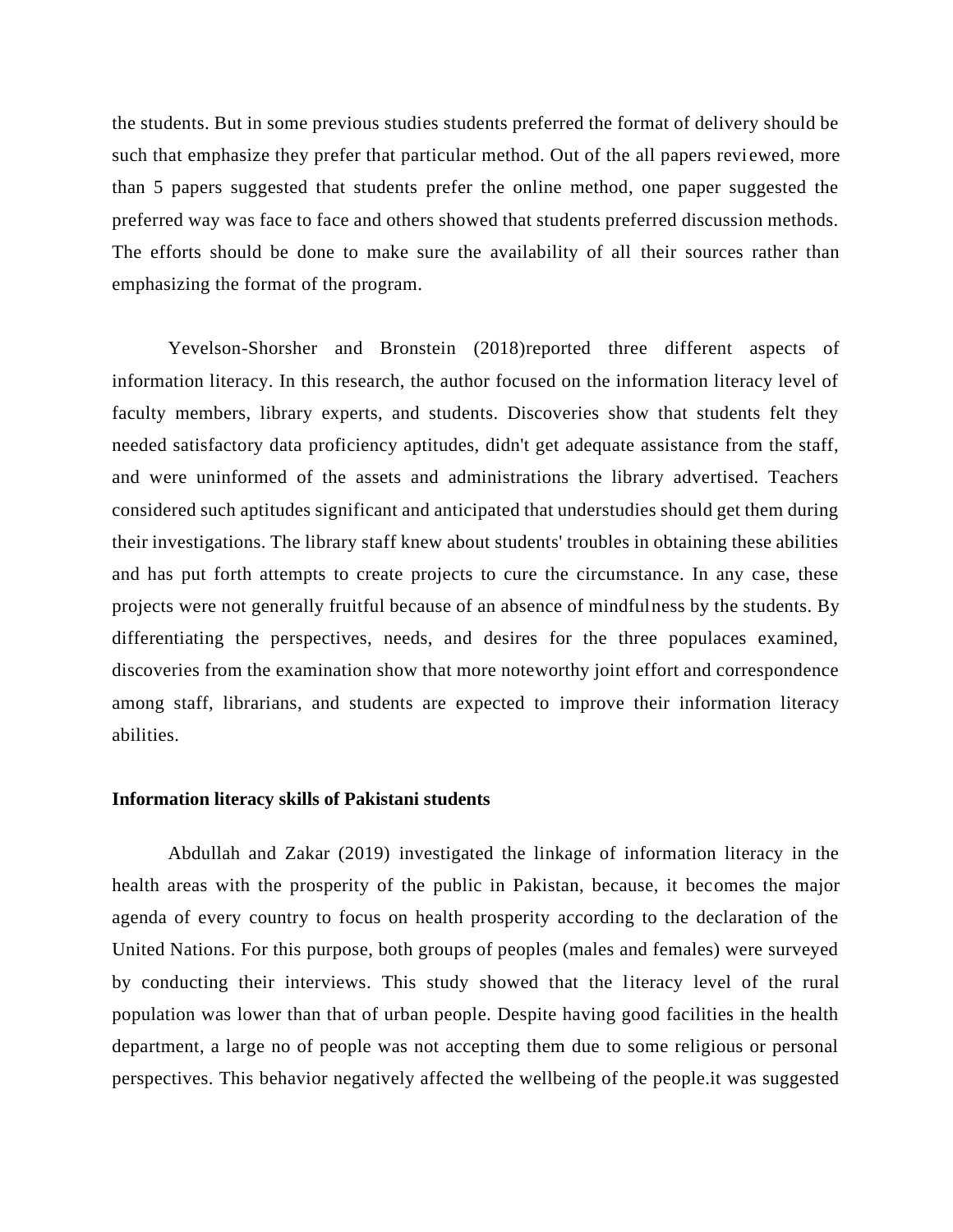by the author that a detailed literacy program should be initiated to promote the wellbeing of people. This is the big demand of this modern society.

Another study was reported by Naeem and Bhatti (2020) regarding the information literacy levels of doctors in Pakistan. The purpose of this study was to evaluate the ability of doctors for searching online data and deciding accordingly. In this detailed study 36 hospitals at the district level, 89 at the tehsil level, 293 centers of rural areas and 2455 health centers of Punjab were included for surveys. Among all these centers a total of 517 doctors were selected as representative of all. Out of this sampling population, more than 70 % of doctors were those who did not access online information ever. The researcher observed that age and experience was an important factor for information literacy. It was concluded by the results that different activities and training should be conducted to motivate the doctors for accessing the online information. This would help them in making an effective decision regarding health care issues.

Another research regarding the evaluation of the literacy level of students was conducted at Shiraz university of medical sciences (Bazrafkan et al., 2017). The information literacy status and the use of information technology among students in the globalization age of course plans are very momentous. This study aimed to evaluate the information literacy status and use of information technology among medical students of Shiraz University of Medical Sciences.it was concluded by the study that the significance of data proficiency for clinical understudies and the bothersome status of data proficiency among undergraduates should be amended accordingly. So the main focus was on information literacy skills. As most of the respondents were very well aware of the latest information but they often failed to access and analyze it. Information literacy programs in their curriculum can support them in carrying out their researches in more productive ways.

Tariq, Khan, and Basharat (2020)performed cross-sectional research on the use of the internet, information literacy regarding health among youngsters of Pakistan. The focus of this investigation was to survey the examples of web use and eHealth education levels among college students seeking a non–wellbeing related degree in Pakistan. We likewise analyzed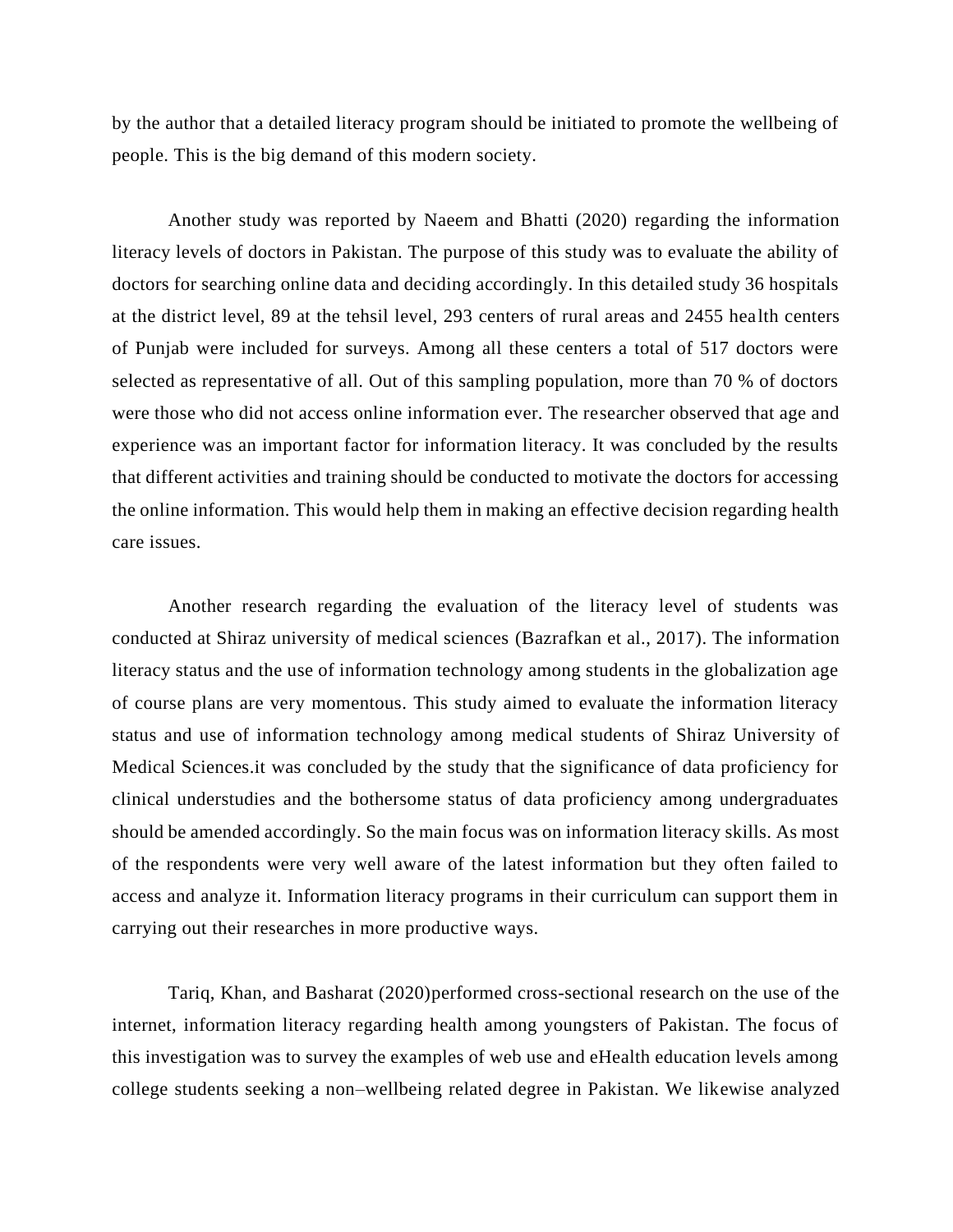the relationship of the eHealth education levels of these youthful persons with their physical activity levels and dietary enhancement. It was shown by the findings that College students in Pakistan communicated high trust in their abilities to discover wellbeing related data on the web. However, the actual test of their health literacy was lower than their perception and confidence.

# **RESEARCH METHODOLOGY:**

This section presents the research method and the detailed research methodology that has been used to achieve the objectives of the study. It describes the research approach, specific research method, and research plan that has been followed. It presents a description of the research population, sampling frame, and sample size. It tells us about the development of data collection tools, data collection processes, and analysis.

#### **Research Approach**

This study has used a quantitative research approach to achieve its objectives.

#### **Research Method**

The selection of the most suitable method to attain the research objectives is one of the basic elements of the research process. Survey research is the most significant research strategy being used in social sciences research. The current study has used survey research based on a webbased questionnaire to collect data from the population.

#### **Population**

The population is considered as a combined group or individuals who are under study called population. The target population of the present study is the students of MBBS of all years that is one, two, three, four, and five of King Edward Medical University Lahore.

#### **Sampling Technique and Size**

A sample is a sub-group of the population that is under investigation in any research study. In this study, a convenience sampling technique is used to identify a particular group of the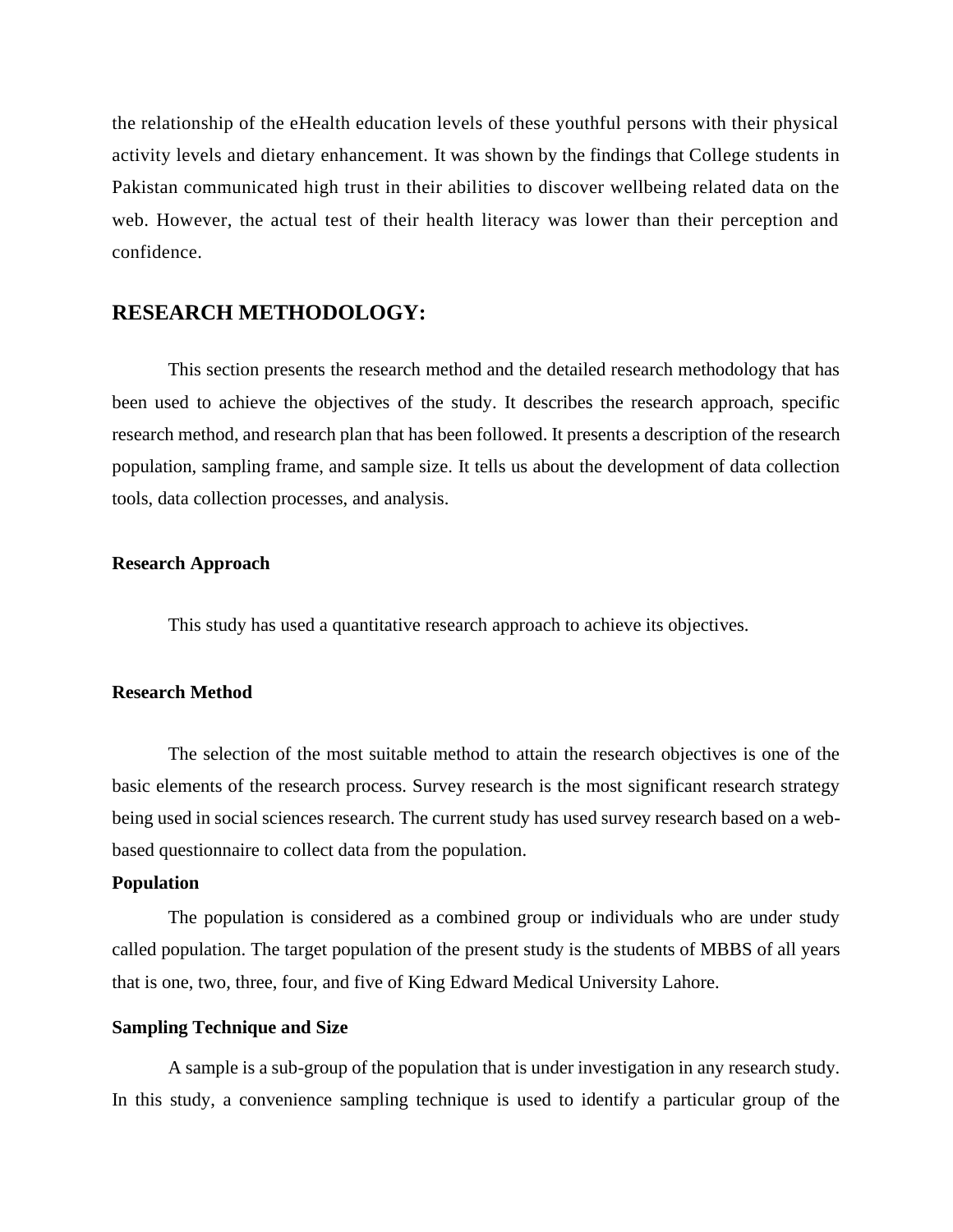population for data collection. The total numbers of respondents were 1660 out of which the sample size obtained was 337.

#### **Research Instrument**

A questionnaire was developed to keep in mind the objectives of this study. A structured questionnaire was developed in light of the literature review. It was sent to the experts several times and revised in the light of comments received and then the first draft of the instrument was developed. The questionnaire contained five sections.

#### **Scale**

A [scale](https://www.thoughtco.com/indexes-and-scales-3026544) is a type of [composite measure](https://www.thoughtco.com/index-for-research-3026543) that is composed of several items that have a logical or empirical structure among them. Likert scale is very common to collect the opinions from the respondents in social science. The questionnaire of the present study also used a fivepoint Likert scale for the collection of data from the respondents.

#### **Expert Review**

Expert review is necessary to check the content validity of the questionnaire. The draft questionnaire was sent to the experts to gain valuable feedback on the questionnaire. Experts were selected based on their relevant experience, professional repute, and involvement in library automation projects in university libraries. Experts suggested valuable recommendations to improve the quality of the questionnaire.

#### **Final Editing of the Research Instrument**

Recommendations received from the experts were incorporated in the questionnaire after a detailed discussion with the supervisor and hence, the questionnaire was developed for data collection.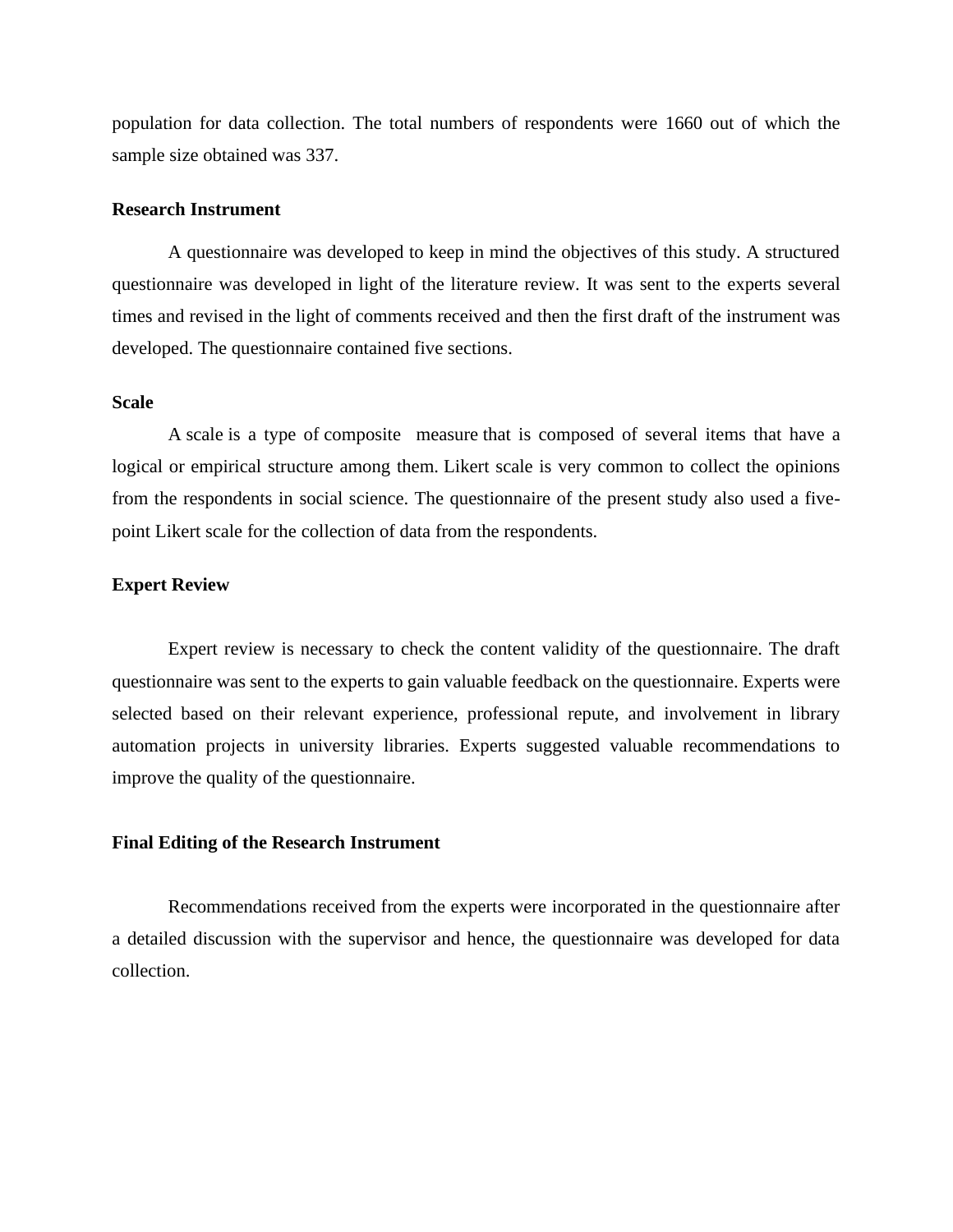#### **Reliability of the Instrument**

Cronbach Alpha reliability test was imposed on all the relevant sections of the questionnaire to check the reliability. Cronbach's value showed that the average correlation coefficient of 36 statements was 0.866.

#### **Data Collection Procedure**

After the final editing, the questionnaire was prepared in MS Word. The questionnaire was distributed through email and directly among the respondents of the study.

#### **Data Analysis**

After the completion of the data collection phase, the researchers assigned the number to each questionnaire. The data were entered into the Statistical Package for the Social Sciences (SPSS) for analysis. The mistakes committed during data entry into SPSS were corrected. The data were analyzed by using descriptive statistics, frequency, and percentage count, mean, std. deviation, and variance by using SPSS software.

# **DATA ANALYSIS AND INTERPRETATION:**

The entire study is focused on "Measuring Information literacy Skills of MBBS Students at King Edward Medical University Lahore, Punjab Pakistan". This section presents the analysis of gathered information collected with the help of a tool used as a questionnaire.

#### **Demographic Information**

This section represents the demographics information of respondents. The respondent's gender has been cross-tabulated by their year of study and their age as follows along with tables and graphs.

#### **Gender with study year**

In table 1 genders i.e. male and female are cross-tabulated by the respondents' study year. The results show that 1<sup>st</sup>-year respondents that participated in the study were fifty out of which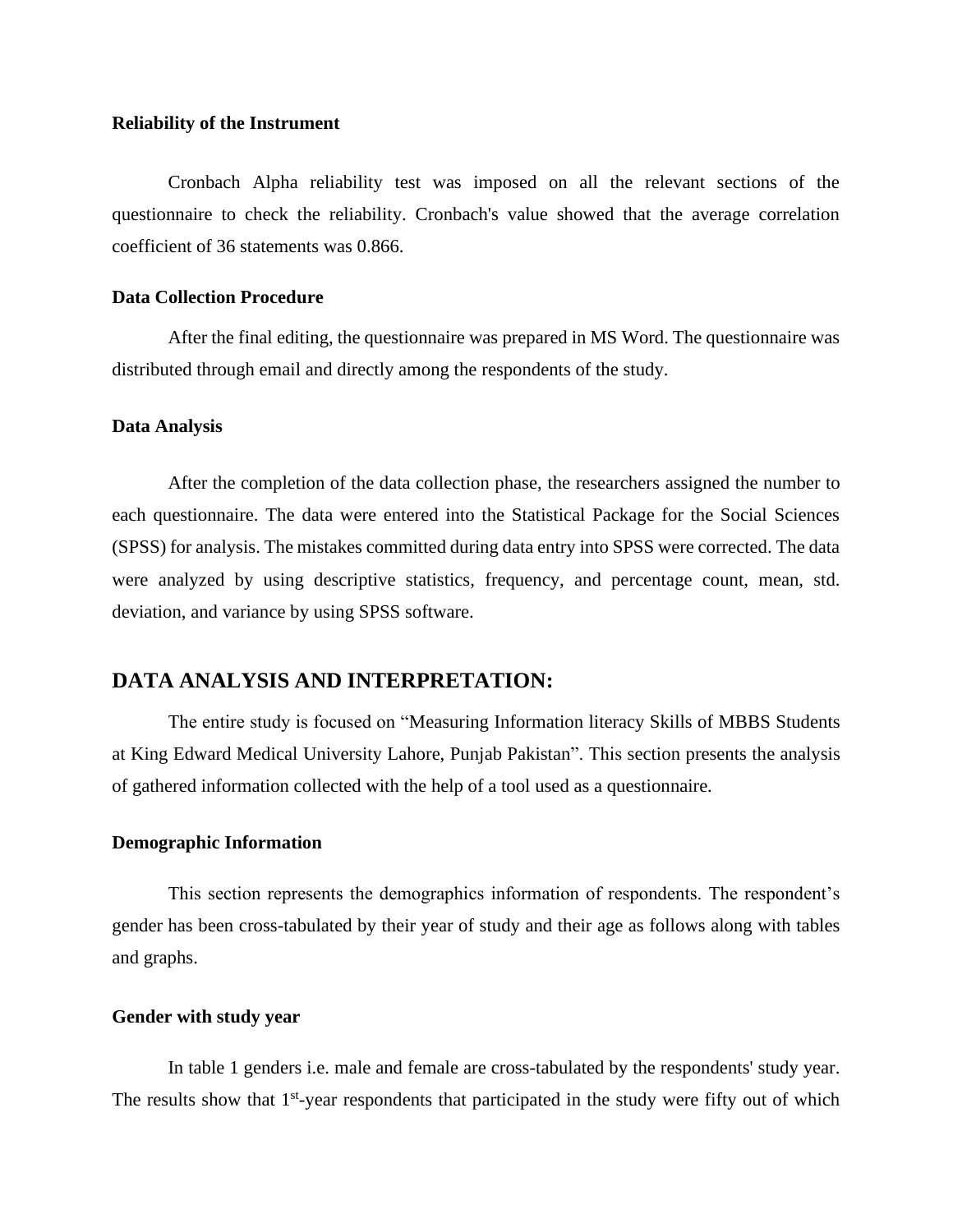$n=50$  were male whereas no female responded,  $2<sup>nd</sup>$ -year respondents that participated in the study were 10 in number in which all were male,  $3<sup>rd</sup>$ -year respondents were 45 in number out of which  $n=29$  were male and  $n=16$  were female,  $4<sup>th</sup>$ -year respondents were 166 in number out of which n=68 were male and n=98 were female and a total of 38 respondents that participated in the study were final year respondents out of which n=23 were male and n=15 were female. The results depict that overall male respondents were large in number and most of the respondents belonged to the 4<sup>th</sup> year of study.

|                   |                            | <b>Gender of respondents</b> |               |              |  |
|-------------------|----------------------------|------------------------------|---------------|--------------|--|
| <b>Study year</b> |                            | <b>Male</b>                  | <b>Female</b> | <b>Total</b> |  |
|                   | 1st Year students          | 50                           | $\Omega$      | 50           |  |
|                   | 2nd Year students          | 10                           | 0             | 10           |  |
|                   | 3rd Year Students          | 29                           | 16            | 45           |  |
|                   | 4th Year Students          | 68                           | 98            | 166          |  |
|                   | <b>Final Year Students</b> | 23                           | 15            | 38           |  |
| Total             |                            | 180                          | 129           | 309          |  |

**Table 1** *Gender distribution with respondents study year*

#### **Gender with an age of respondents**

In the table below genders i.e. male and female are cross-tabulated by the respondent's age. We see that a total of 309 respondents participated in the entire study. The respondents having age 20-25 years old were 304 in number among them n=175 were male and n=129 were female whereas only five respondents were of age 26-30 years old among which n=5 were male and no female participated in the entire study. The result depicts that a large of respondents were of the 20-25 years age group and the majority were males which participated in the entire study.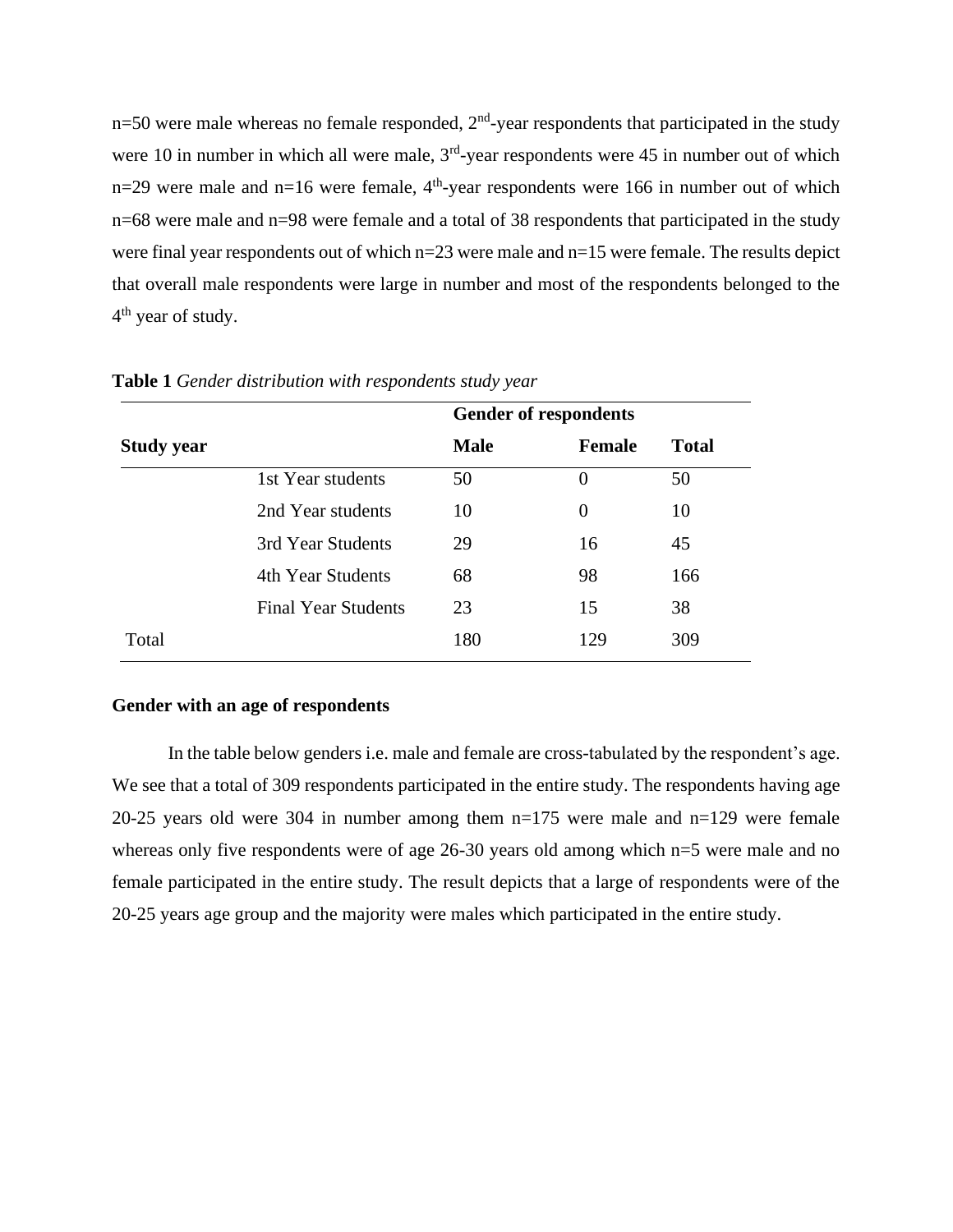|                    |             | <b>Gender of respondents</b> |              |  |
|--------------------|-------------|------------------------------|--------------|--|
| Age of respondents | <b>Male</b> | <b>Female</b>                | <b>Total</b> |  |
| $20-25$ years old  | 175         | 129                          | 304          |  |
| 26-30 years old    | 5           | $\theta$                     | 5            |  |
| <b>Total</b>       | 180         | 129                          | 309          |  |

#### **Table 2**: *Gender distribution with an age of respondents*

**Self-perceived level of information literacy skills**

The tables below show the respondent's perception regarding the self-perceived level of information literacy skills of MBBS students of King Edward Medical University Lahore**.** The five-point Likert scale was used i.e. rarely, sometimes, occasionally, usually, and almost always.

#### **Variety of potential sources**

The table below shows that if the students were able to identify the variety of potential sources they needed. The results show that  $n=85$ ; 27.5% respondents responded that they were sometimes able to identify the variety of potential sources, n=51; 16.5% responded that they were occasionally able to identify the variety of potential sources, n=122; 39.5% responded that they were usually able to identify the variety of potential sources whereas n=51; 16.5% responded that they were almost always able to identify the variety of potential sources. The results depict that most of the respondents were usually able to identify the variety of potential sources they needed.

| <b>Valid</b>        |                | <b>Frequency Percentage</b> |
|---------------------|----------------|-----------------------------|
| <b>Almost Never</b> | $\overline{0}$ | $\theta$                    |
| Sometimes           | 85             | 27.5                        |
| Occasionally        | 51             | 16.5                        |
| Usually             | 122            | 39.5                        |
| Almost always       | 51             | 16.5                        |
| <b>Total</b>        | 309            | 100                         |

**Table 3**: *Variety of potential sources*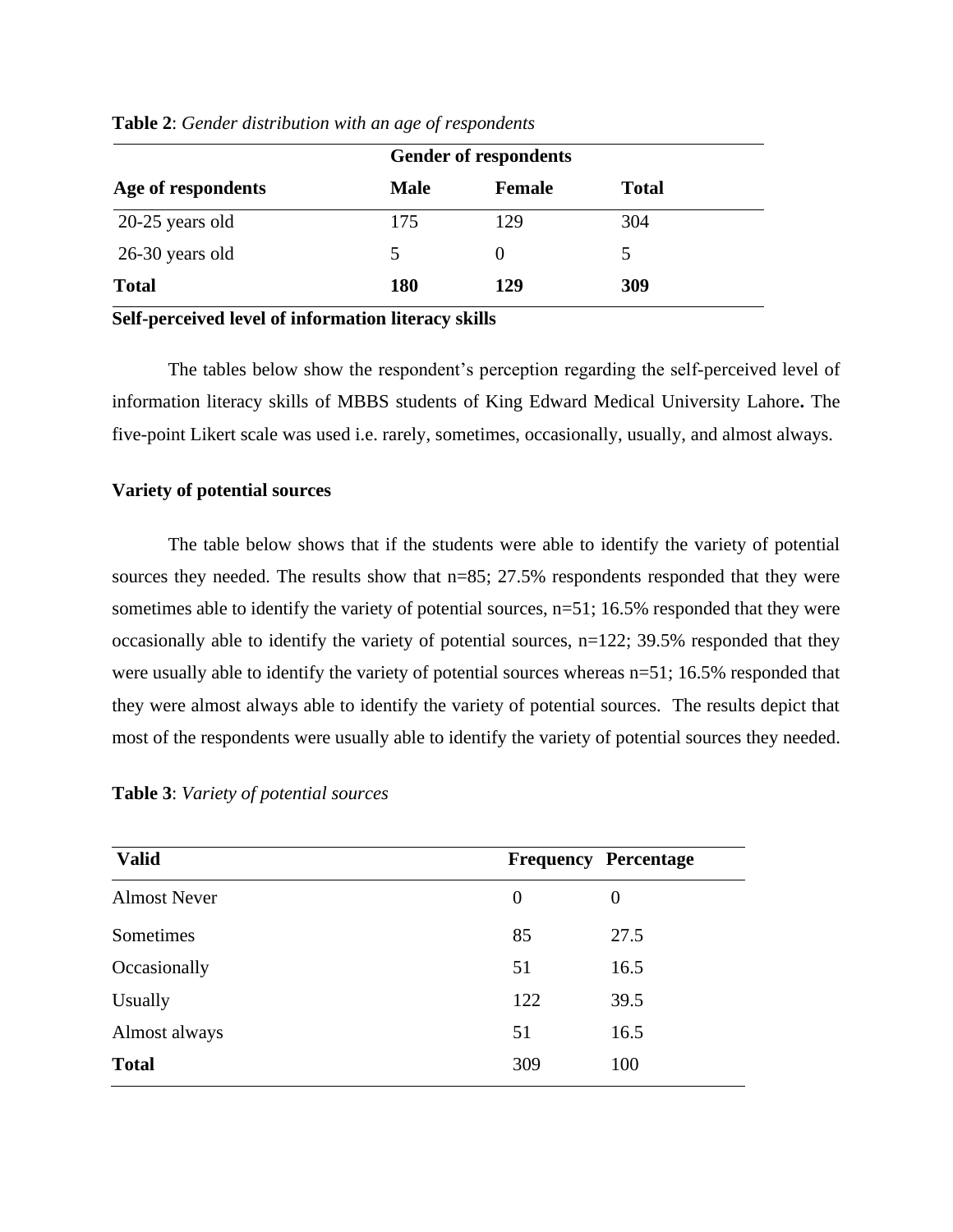#### **Search Strategies**

The table below shows that if the students were able to limit search strategies by subject, language, and date*.* The results show that n=19; 6.1% respondents responded that they were seldom able to limit search strategies by subject, language, and date, n=77; 24.9% responded that they were sometimes able to limit search strategies by subject, language, and date, n=103; 33.3% responded that they were occasionally able to limit search strategies by subject, language, and date, n= 86; 27.8% responded that they were usually able to limit search strategies by subject, language and date whereas n=24; 7.8% responded that they were almost always able to limit search strategies by subject, language, and date. The results depict that most of the respondents were occasionally able to limit search strategies by subject, language, and date.

| <b>Valid</b>  |     | <b>Frequency Percentage</b> |
|---------------|-----|-----------------------------|
| Seldom        | 19  | 6.1                         |
| Sometimes     | 77  | 24.9                        |
| Occasionally  | 103 | 33.3                        |
| Usually       | 86  | 27.8                        |
| Almost always | 24  | 7.8                         |
| <b>Total</b>  | 309 | 100.0                       |
|               |     |                             |

**Table 4:** *Limit search strategies by subject, language, and date*

#### **Finding information**

The table below shows that if the students were able to decide where and how to find the information. The results show that n=11; 3.6% respondents responded that they were seldom able to decide where and how to find the information, n=50; 16.2% responded that they were sometimes able to decide where and how to find the information,  $n=50$ ; 16.2% responded that they were occasionally able to decide where and how to find the information, n=135; 43.7% responded that they were usually able to decide where and how to find the information whereas n=63; 20.4% responded that they were almost always able to decide where and how to find the information.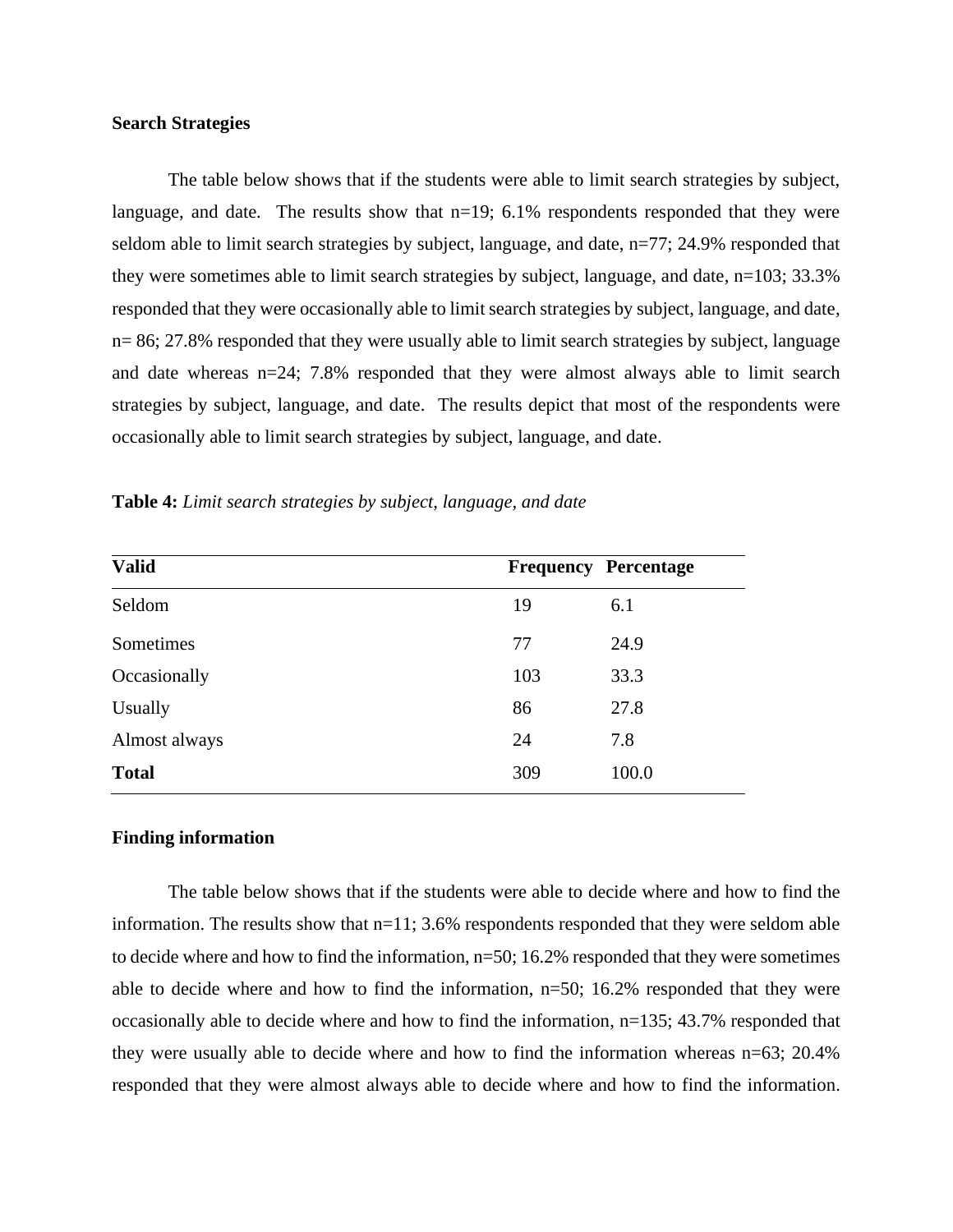The results depict that most of the respondents were usually able to decide where and how to find the information.

| <b>Valid</b>        |     | <b>Frequency Percentage</b> |
|---------------------|-----|-----------------------------|
| <b>Almost Never</b> | 11  | 3.6                         |
| Sometimes           | 50  | 16.2                        |
| Occasionally        | 50  | 16.2                        |
| Usually             | 135 | 43.7                        |
| Almost always       | 63  | 20.4                        |
| <b>Total</b>        | 309 | 100.0                       |

**Table 5:** *Decide where and how to find the information*

#### **Locate information sources**

The table below shows that if the students were able to locate information sources in the library. The results show that  $n=82$ ; 26.5% respondents responded that they were rarely able to locate information sources in the library, n=70; 22.7% responded that they were sometimes able to locate information sources in the library, n=85; 27.5% responded that they were occasionally able to locate information sources in the library, n=54; 17.5% responded that they were usually able to locate information sources in the library whereas n=18; 5.8% responded that they were almost always able to locate information sources in the library. The results depict that most of the respondents were occasionally able to locate information sources in the library.

**Table 6:** *Locate information sources in the library*

| <b>Valid</b>        | <b>Frequency Percentage</b> |       |
|---------------------|-----------------------------|-------|
| <b>Almost Never</b> | 82                          | 26.5  |
| Sometimes           | 70                          | 22.7  |
| Occasionally        | 85                          | 27.5  |
| Usually             | 54                          | 17.5  |
| Almost always       | 18                          | 5.8   |
| <b>Total</b>        | 309                         | 100.0 |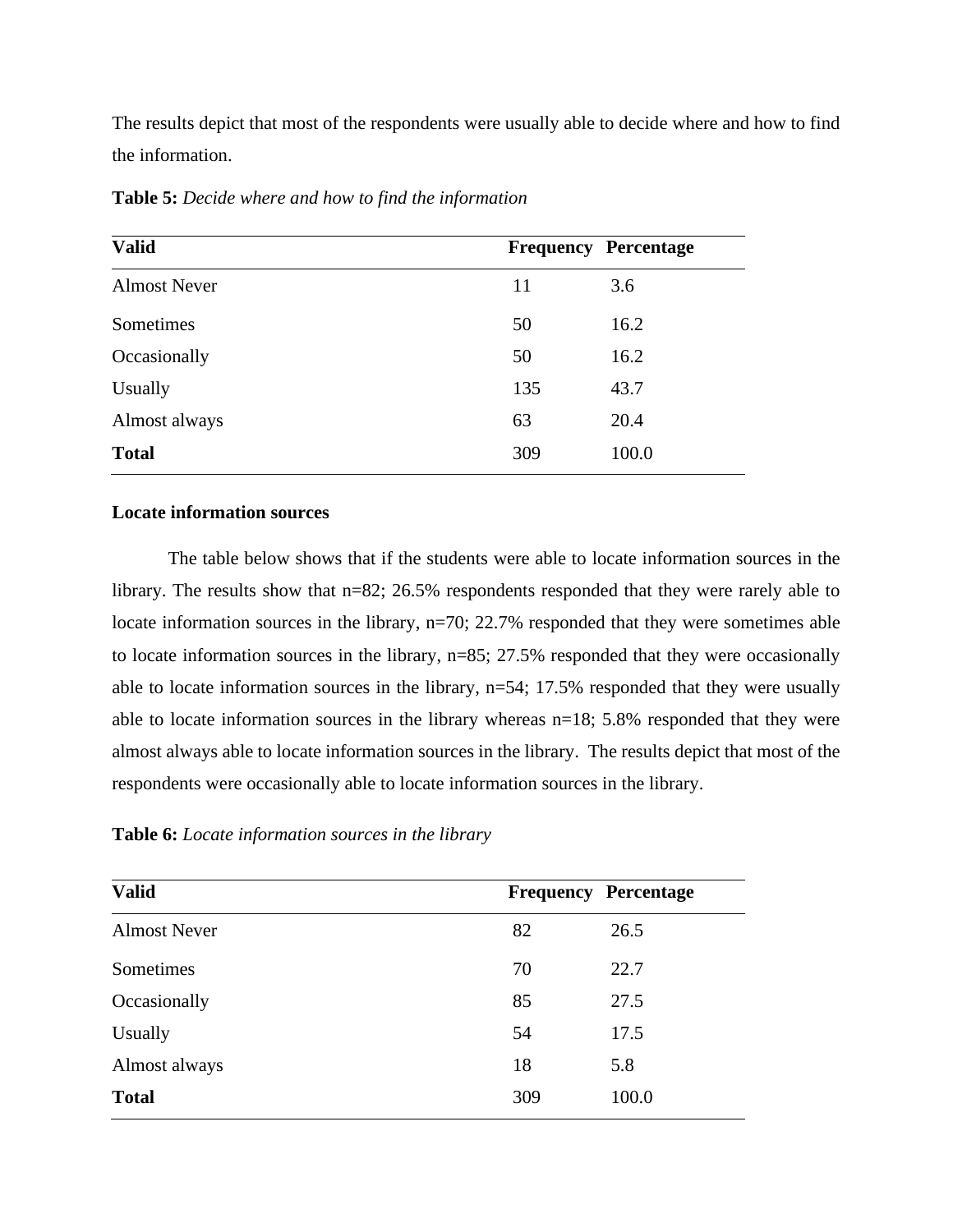#### **Fact and opinion differentiation**

The table below shows that if the students were able to differentiate between fact and opinion*.* The results show that n=23; 7.4% respondents responded that they were rarely able to differentiate between fact and opinion, n=75; 24.3% responded that they were sometimes able to differentiate between fact and opinion,  $n=62$ ; 20.1% responded that they were occasionally able to differentiate between fact and opinion, n=91; 29.4% responded that they were usually able to differentiate between fact and opinion whereas n=58; 18.8% responded that they were almost always able to differentiate between fact and opinion. The results depict that most of the respondents were usually able to differentiate between fact and opinion.

| <b>Valid</b>   |     | <b>Frequency Percentage</b> |
|----------------|-----|-----------------------------|
| Rarely         | 23  | 7.4                         |
| Sometimes      | 75  | 24.3                        |
| Occasionally   | 62  | 20.1                        |
| <b>Usually</b> | 91  | 29.4                        |
| Almost always  | 58  | 18.8                        |
| <b>Total</b>   | 309 | 100.0                       |

**Table 7:** *Differentiate between fact and opinion*

#### **Evaluate information critically**

The table below shows that if the students were able to evaluate information critically. The results show that n=13; 4.2% respondents responded that they were rarely able to evaluate information critically, n=49; 15.9% responded that they were sometimes able to evaluate information critically, n=99; 32% responded that they were occasionally able to evaluate information critically, n=108; 35% responded that they were usually able to evaluate information critically whereas  $n=40$ ; 12.9% responded that they were almost always able to evaluate information critically. The results depict that most of the respondents were usually able to evaluate information critically.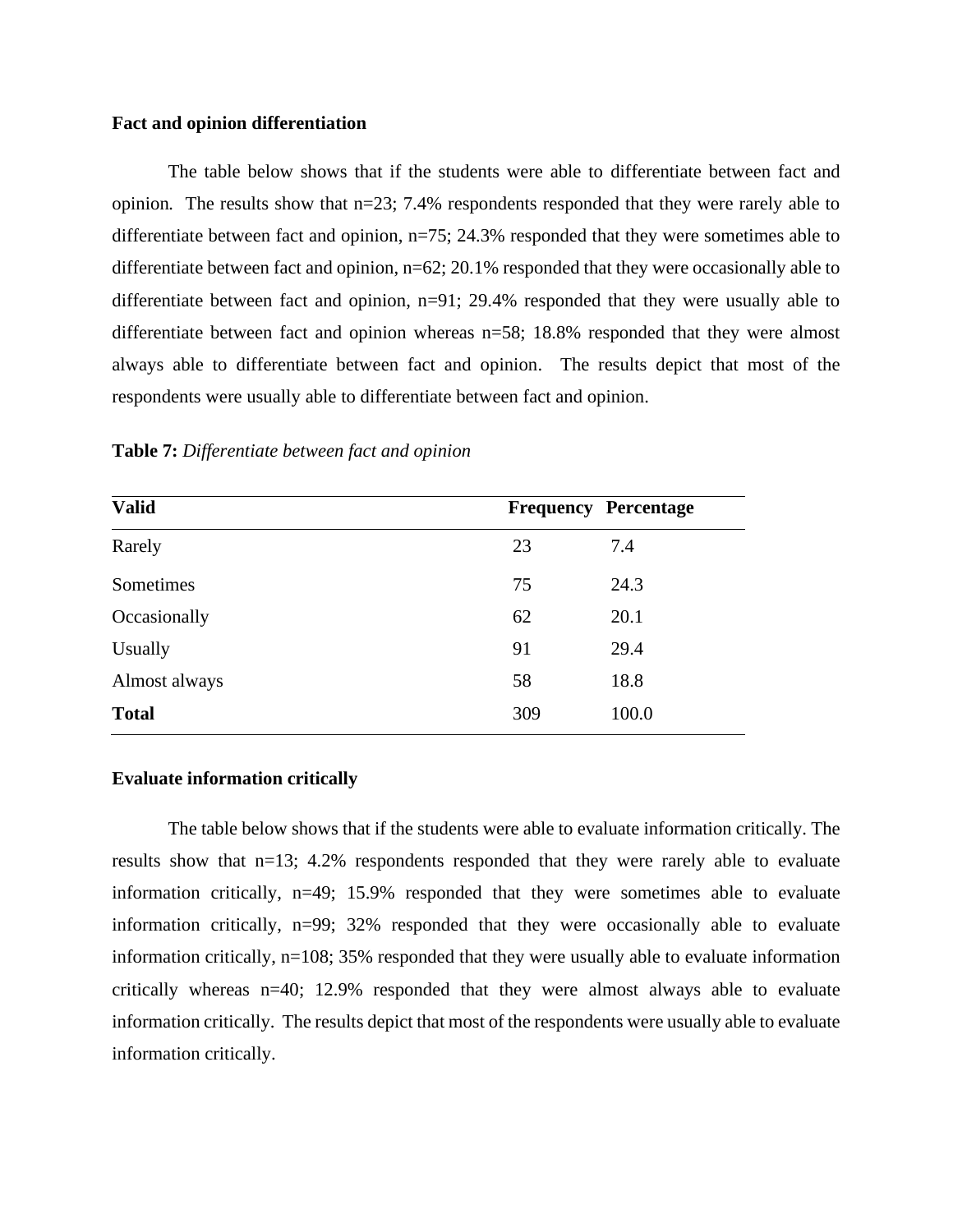**Table 8:** *Evaluate information critically*

| <b>Valid</b>  |     | <b>Frequency Percentage</b> |
|---------------|-----|-----------------------------|
| Rarely        | 13  | 4.2                         |
| Sometimes     | 49  | 15.9                        |
| Occasionally  | 99  | 32.0                        |
| Usually       | 108 | 35.0                        |
| Almost always | 40  | 12.9                        |
| <b>Total</b>  | 309 | 100.0                       |

#### **Select needed information appropriately**

The table below shows that if the students were able to select information most appropriate to the information need*.* The results show that n=16; 5.2% respondents responded that they were rarely able to select information most appropriate to the information need, n=57; 18.4% responded that they were sometimes able to select information most appropriate to the information need, n=67; 21.7% responded that they were occasionally able to select information most appropriate to the information need, n=93; 30.1% responded that they were usually able to select information most appropriate to the information need whereas n=76; 24.6% responded that they were almost always able to select information most appropriate to the information need. The results depict that most of the respondents were usually able to select information most appropriate to the information need

| <b>Valid</b>  | <b>Frequency Percentage</b> |       |
|---------------|-----------------------------|-------|
| Rarely        | 16                          | 5.2   |
| Sometimes     | 57                          | 18.4  |
| Occasionally  | 67                          | 21.7  |
| Usually       | 93                          | 30.1  |
| Almost always | 76                          | 24.6  |
| <b>Total</b>  | 309                         | 100.0 |

**Table 9:** *Select needed information appropriately*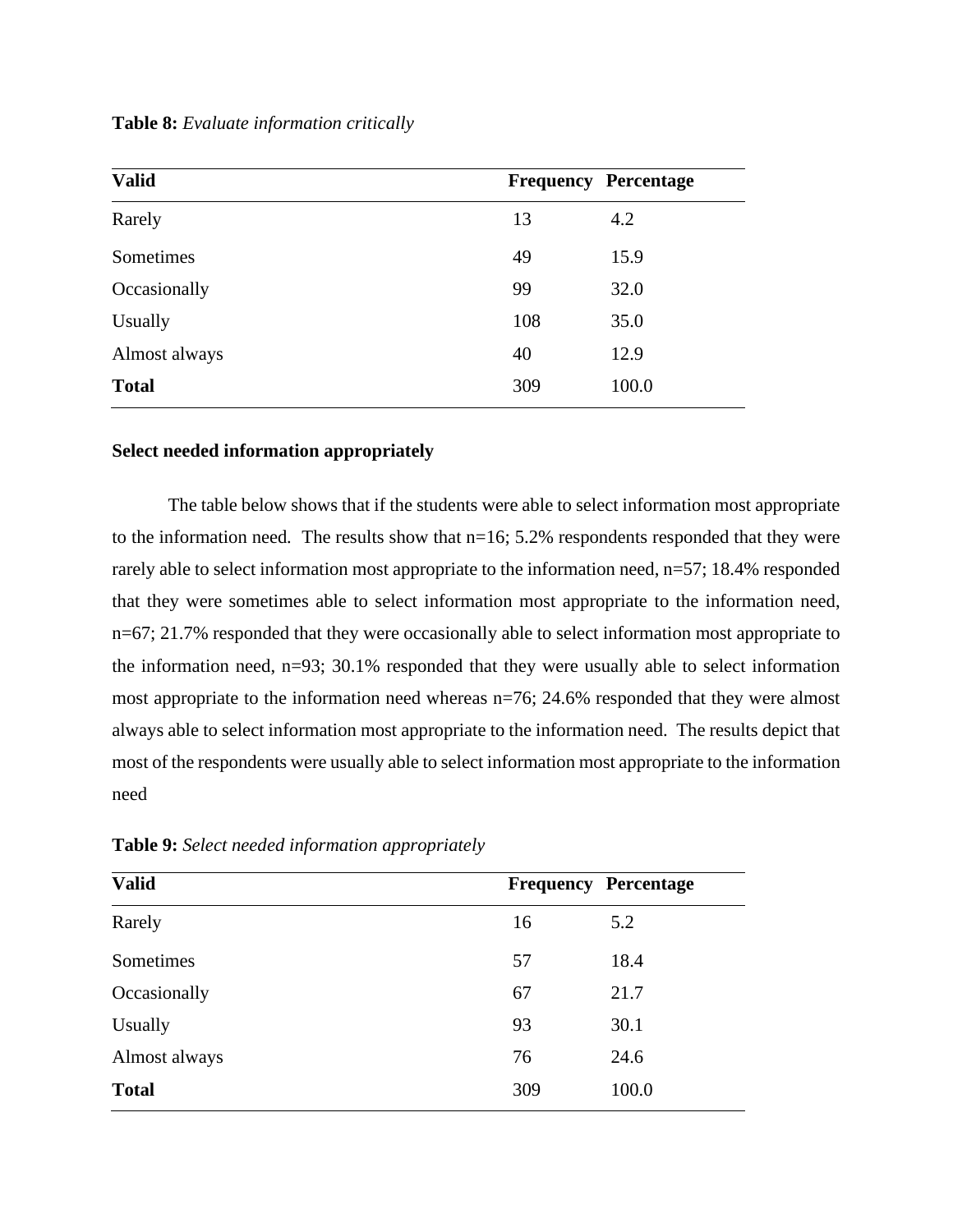#### **Descriptive Statistics**

The mean and standard deviation for different statements regarding self-perceived levels have been mentioned below. The table depicts that respondents were usually able to decide where and how to find the information and select information most appropriate to the information need with the highest mean of 3.61 and 3.50 respectively. However, respondents were occasionally able to identify a variety of potential sources of information, evaluate information critically, differentiate between fact and opinion, and limit search strategies by subject, language, and date with mean i.e. 3.45, 3.37, and 3.28 respectively. Whereas, respondents were sometimes able to locate information sources in the library with a mean of 2.51 respectively.

| <b>Table 10:</b> Descriptive mean for self-perceived IL skills |  |  |
|----------------------------------------------------------------|--|--|
|                                                                |  |  |

| <b>Statements</b>                                           | <b>Mean</b> | <b>Std. Deviation</b> |
|-------------------------------------------------------------|-------------|-----------------------|
| Decide where and how to find the information                | 3.61        | 1.089                 |
| Select information most appropriate to the information need | 3.50        | 1.194                 |
| Identify a variety of potential sources of information      | 3.45        | 1.064                 |
| Evaluate information critically                             | 3.37        | 1.031                 |
| Differentiate between fact and opinion                      | 3.28        | 1.230                 |
| Limit search strategies by subject, language, and date      | 3.06        | 1.041                 |
| Locate information sources in the library                   | 2.53        | 1.218                 |

#### **Strengths and weaknesses regarding IL skills**

This is the second objective of the entire study which is related to strengths and weaknesses regarding information literacy skills of MBBS students of King Edward Medical University Lahore. Different statements were asked from respondents using five Likert points scale i.e. very poor, poor, fair, good, and very good. The description for each statement is described below.

#### **Computer literacy skills**

The respondents were asked that up to what extent they were experienced regarding computer literacy skills. The results show that n=30, 9.7% responded that they were very poor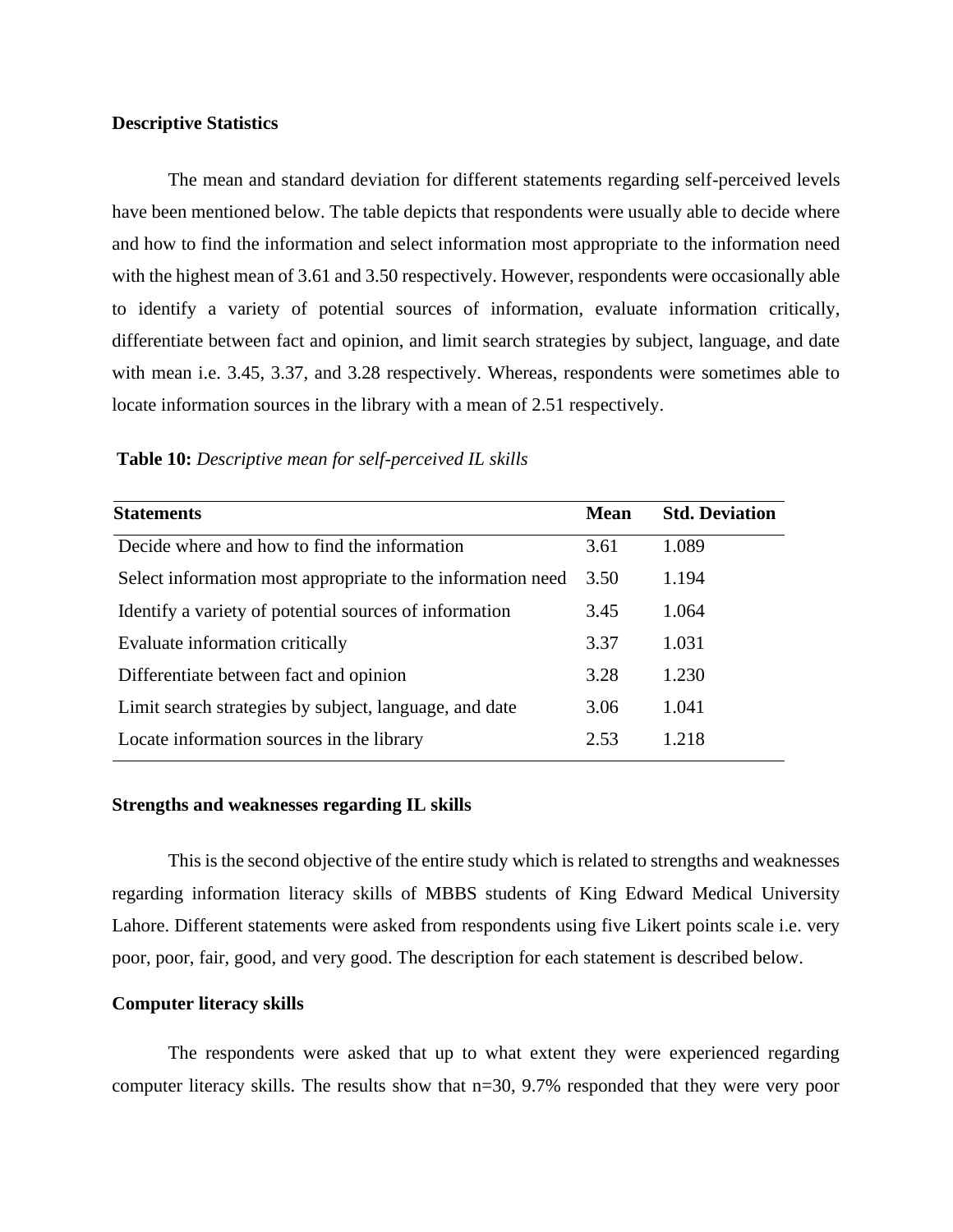regarding computer literacy skills, n=45, 14.6% responded that they were poor regarding computer literacy skills, n=99; 32% responded that they had fair skills regarding computer literacy skills, n=59; 19.1% responded that they were good regarding computer literacy skills whereas n=76; 24.6% responded that they were very good regarding computer literacy skills. The results depict that most of the respondents had fair computer literacy skills.

| <b>Valid</b> | <b>Frequency Percentage</b> |       |
|--------------|-----------------------------|-------|
| Very Poor    | 30                          | 9.7   |
| Poor         | 45                          | 14.6  |
| Fair         | 99                          | 32.0  |
| Good         | 59                          | 19.1  |
| Very Good    | 76                          | 24.6  |
| <b>Total</b> | 309                         | 100.0 |

**Table 11:** *Select needed information appropriately*

#### **Use of internet resources**

The respondents were asked that up to what extent they were experienced regarding the use of internet resources. The results show that n=0, 0% responded that they were very poor regarding use of internet resources, n=16, 5.2% responded that they were poor regarding use of internet resources, n=76; 24.6% responded that they had fair skills regarding use of internet resources, n=117; 37.9% responded that they were good regarding use of internet resources whereas n=100; 32.4% responded that they were very good regarding use of internet resources. The results depict that most of the respondents were good regarding the use of internet resources.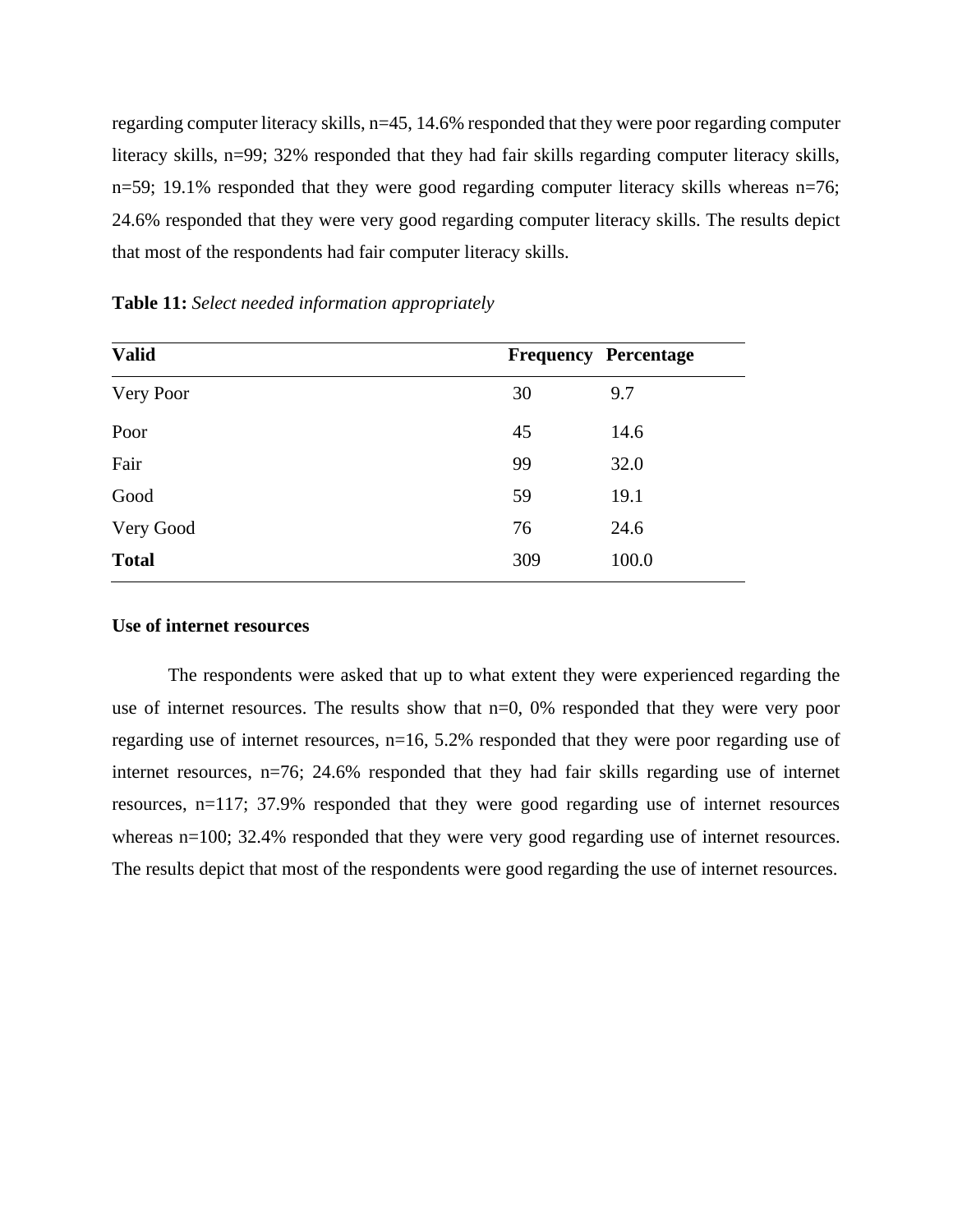**Table 12:** *Use of Internet resources*

| <b>Valid</b> | <b>Frequency Percentage</b> |                  |
|--------------|-----------------------------|------------------|
| Very Poor    | $\overline{0}$              | $\boldsymbol{0}$ |
| Poor         | 16                          | 5.2              |
| Fair         | 76                          | 24.6             |
| Good         | 117                         | 37.9             |
| Very Good    | 100                         | 32.4             |
| <b>Total</b> | 309                         | 100.0            |

#### **Research skills**

The respondents were asked that up to what extent they were experienced regarding research skills. The results show that n=13, 4.2% responded that they were very poor regarding research skills, n=53, 17.2% responded that they were poor regarding research skills, n=145; 46.9% responded that they had fair skills regarding research skills, n=88; 28.5% responded that they were good regarding research skills whereas n=10; 3.2% responded that they were very good regarding research skills. The results depict that most of the respondents had fair expertise regarding research skills.

| <b>Valid</b> | <b>Frequency Percentage</b> |       |
|--------------|-----------------------------|-------|
| Very Poor    | 13                          | 4.2   |
| Poor         | 53                          | 17.2  |
| Fair         | 145                         | 46.9  |
| Good         | 88                          | 28.5  |
| Very Good    | 10                          | 3.2   |
| <b>Total</b> | 309                         | 100.0 |

**Table 13:** *Research Skills*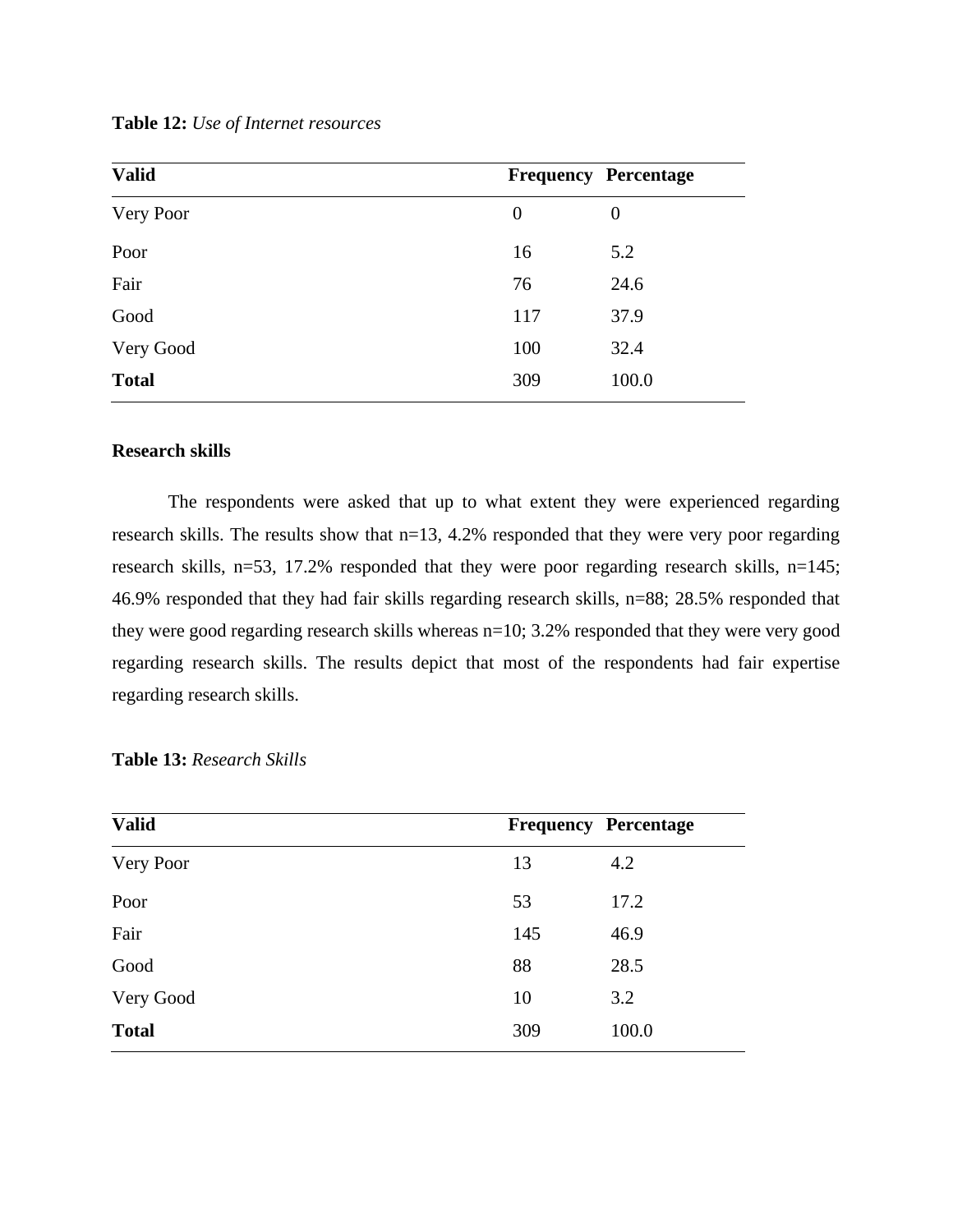#### **Usage of tools and techniques for information retrieval**

The respondents were asked that up to what extent they were experienced regarding the use of searching techniques and tools for information retrieval. The results show that n=16, 5.2% responded that they were very poor regarding use of searching techniques and tools for information retrieval, n=25, 5.2% responded that they were poor regarding use of searching techniques and tools for information retrieval, n123=; 39.8% responded that they had fair skills regarding use of searching techniques and tools for information retrieval, n=128; 41.4% responded that they were good regarding use of searching techniques and tools for information retrieval whereas n=17; 5.5% responded that they were very good regarding use of searching techniques and tools for information retrieval. The results depict that most of the respondents were good regarding the use of searching techniques and tools for information retrieval.

| <b>Valid</b> | <b>Frequency Percentage</b> |       |
|--------------|-----------------------------|-------|
| Very Poor    | 16                          | 5.2   |
| Poor         | 25                          | 8.1   |
| Fair         | 123                         | 39.8  |
| Good         | 128                         | 41.4  |
| Very Good    | 17                          | 5.5   |
| <b>Total</b> | 309                         | 100.0 |

**Table 14:***Use of searching techniques and tools for information retrieval*

#### **Ethical and legal use of information**

The respondents were asked that up to what extent they were experienced regarding the ethical and legal use of information. The results show that n=12, 3.9% responded that they were very poor regarding the ethical and legal use of information,  $n=53$ , 17.2% responded that they were poor regarding the ethical and legal use of information,  $n= 98$ ; 31.7% responded that they had fair skills regarding the ethical and legal use of information,  $n=107$ ; 34.6% responded that they were good regarding the ethical and legal use of information whereas n=39; 12.6% responded that they were very good regarding the ethical and legal use of information. The results depict that most of the respondents were good regarding the ethical and legal use of information.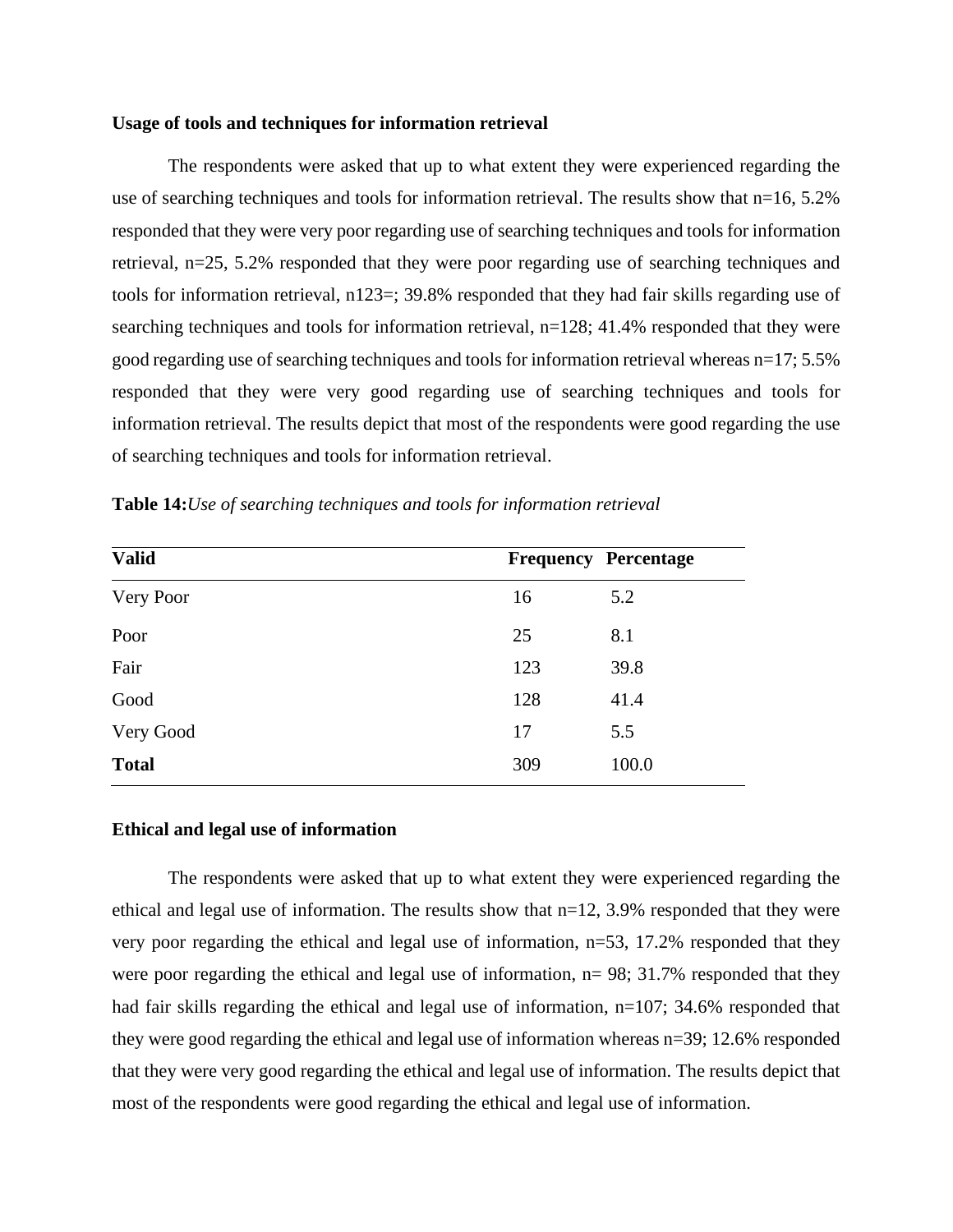| <b>Valid</b> |     | <b>Frequency Percentage</b> |
|--------------|-----|-----------------------------|
| Very Poor    | 12  | 3.9                         |
| Poor         | 53  | 17.2                        |
| Fair         | 98  | 31.7                        |
| Good         | 107 | 34.6                        |
| Very Good    | 39  | 12.6                        |
| <b>Total</b> | 309 | 100.0                       |

# **Descriptive statistics for strengths and weaknesses**

The table below shows the mean values for strengths and weaknesses regarding information literacy skills asked about different statements. The mean values are arranged from higher to lower ones. The results show that the use of internet resources was rated as the highest strength by respondents with a total mean of 3.97 whereas the use of searching techniques and tools for information retrieval was rated a weakness by respondents.

**Table 16:***Descriptive statistics for strengths and weaknesses* 

| <b>Descriptive Statistics</b>                                      | <b>Mean</b> | <b>Std. Deviation</b> |
|--------------------------------------------------------------------|-------------|-----------------------|
| Use of internet resources                                          | 3.97        | .882                  |
| Ethical and legal use of information                               | 3.35        | 1.029                 |
| Computer literacy skills                                           | 3.34        | 1.263                 |
| Use of searching techniques and tools for information<br>retrieval | 3.34        | .900                  |
| Research skills                                                    | 3.09        | .865                  |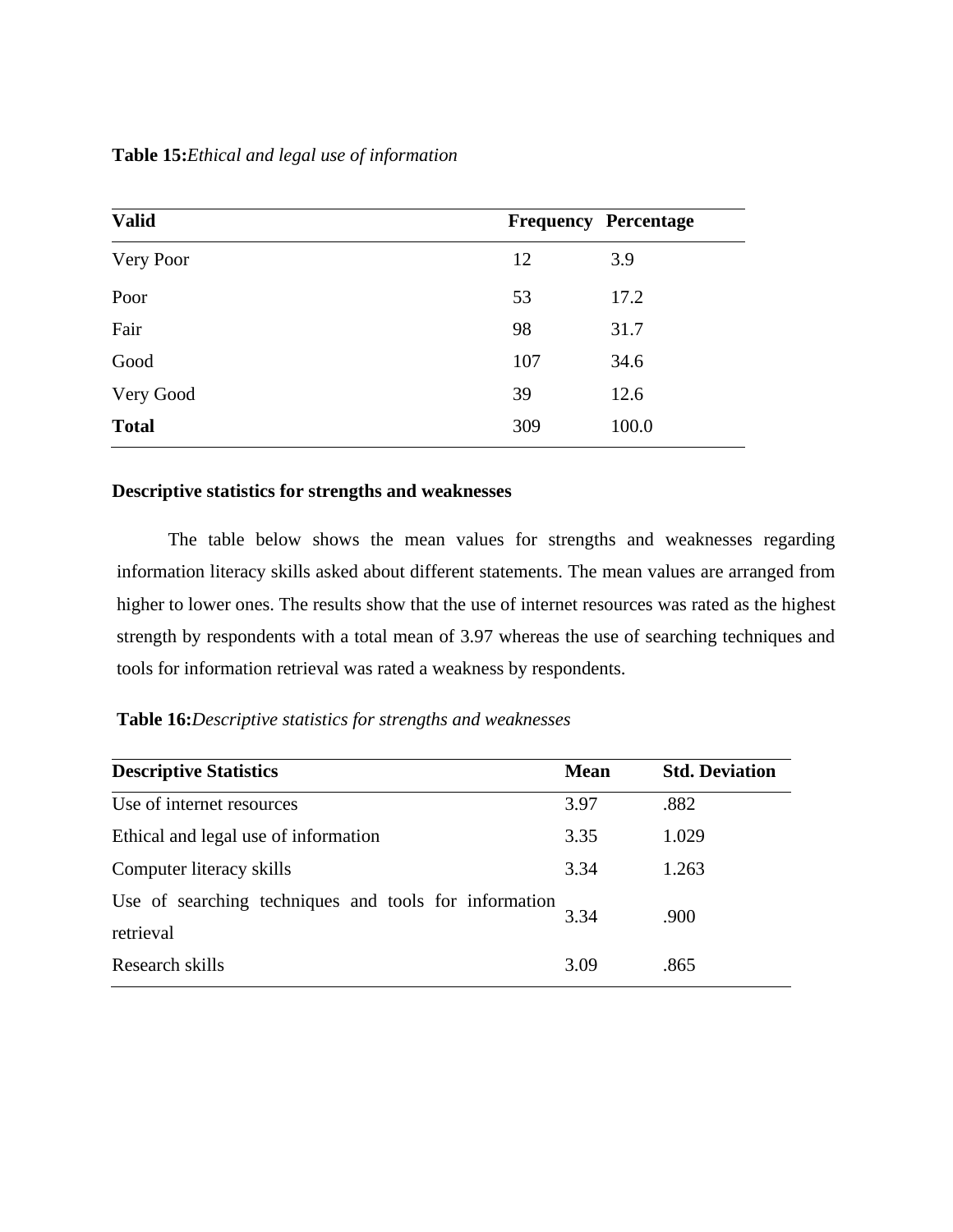# **CONCLUSION:**

The objective was to identify the self-perceived level of information literacy skills of MBBS students of KEMU Lahore. The five-point Likert scale was used i.e. rarely, sometimes, occasionally, usually, and almost always.

The results show that respondents were usually able to decide where and how to find the information and select information most appropriate to the information need with the highest mean of 3.61 and 3.50 respectively. However, respondents were occasionally able to identify a variety of potential sources of information, evaluate information critically, differentiate between fact and opinion, and limit search strategies by subject, language, and date with mean i.e. 3.45, 3.37, and 3.28 respectively. Whereas, respondents were sometimes able to locate information sources in the library with a mean of 2.51 respectively.

The second objective was to find the strengths and weaknesses regarding the IL skills of MBBS students of KEMU Lahore. The results show that usage of internet resources was a strength and opinioned as good with highest mean as 3.97. However, ethical and legal use of information, computer literacy skills, use of searching techniques and tools for information retrieval, and research skills were opinioned as fair with mean 3.35, 3.34, 3.34, and 3.09 respectively.

The usage of internet resources was a strength and opinioned as good while ethical and legal use of information, computer literacy skills, use of searching techniques and tools for information retrieval, and research skills were opinioned as fair. The respondents disagree regarding the challenges faced such as they have to spend long hours searching for information, it was difficult for them to access and retrieve information from external databases, they lack knowledge and skills to use the computer, they cannot identify databases/e-resources in their study area. The printed information literacy instruction was preferred by KEMU students whereas online courses, orientation by the librarian, and seminars and workshops were not preferred by the respondents.

Following recommendations are made after the analysis and conduct of the study: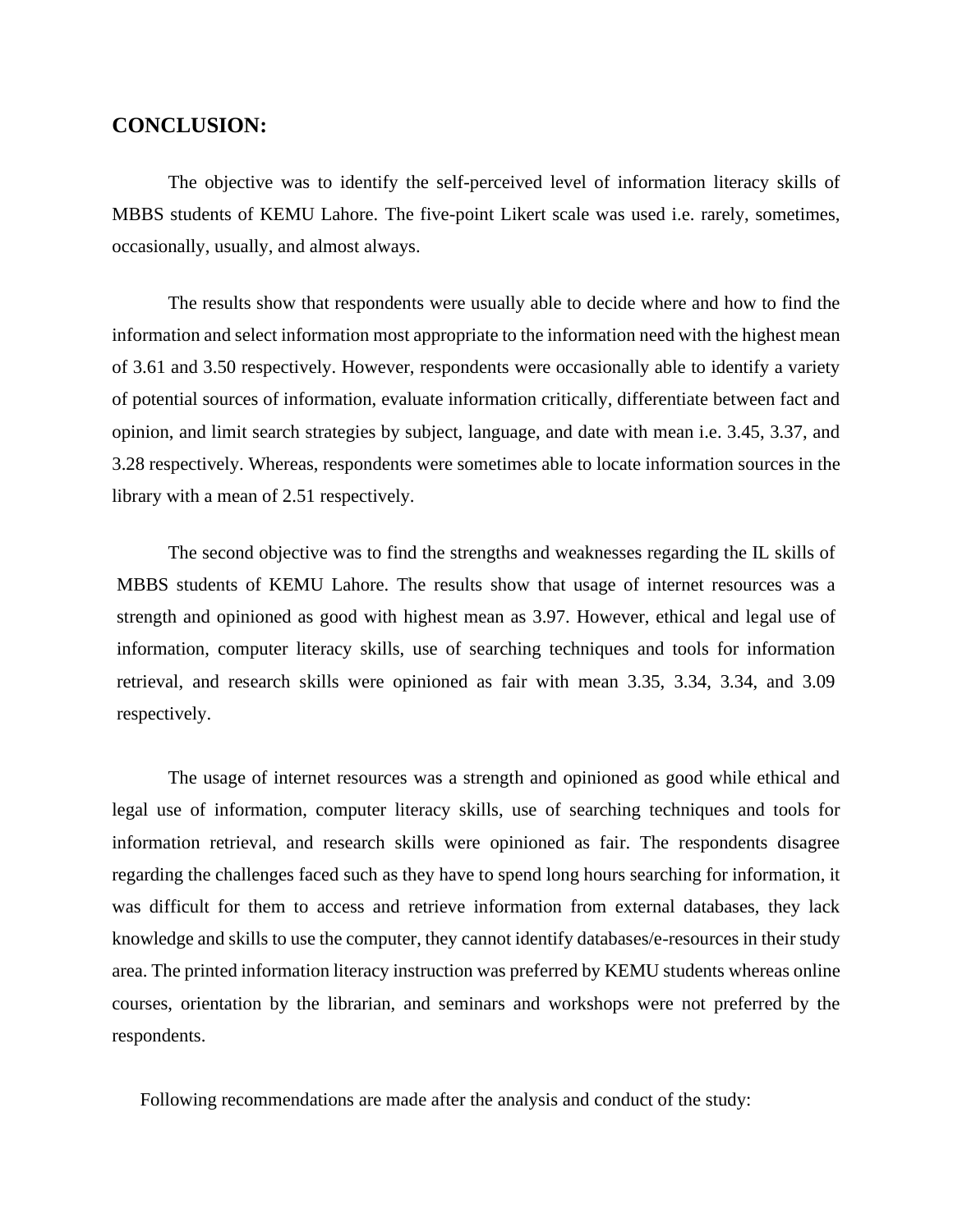- The university should take an interest to design instructional programs by keeping in view the objectives of the information literacy skills.
- To avoid the self-perceived skills by the student's studies should be designed and conducted to measure the actual level of IL skills.
- Task-based studies and assignments are helpful in the promotion of IL. In this regard, students will have a fair idea about methods and resources to be used for their requirements. This is only possible with the support and coordination of librarians and faculty members of the university.
- Orientation sessions related to IL should be conducted for the students.
- In Pakistan, the main role in firming the information literate society is by HEC. Attractive rewards should be offered by the HEC would be the increment in the motivational level of the researchers and students and they will do more efficient work and adopt the skills of information literacy.
- Qualified and trained librarians must be appointed in each university library for efficient and effective services to promote the literacy level.
- Training of the university library staff is crucial for the success of IL. The management, library schools, and professional associations must organize a particular training program as frequently as necessary to train the staff of university libraries and promoting the concept of IL among LIS professionals. Teachers should also be trained along with library professionals so that these teachers should in turn train their students year after year.
- Advertisements, announcements, and posters refer to the resources of literature. They should be placed in the library to attract the students to innovations in the field of ICT.
- Sufficient staff should hire to provide technical and other support to the students in the use of resources.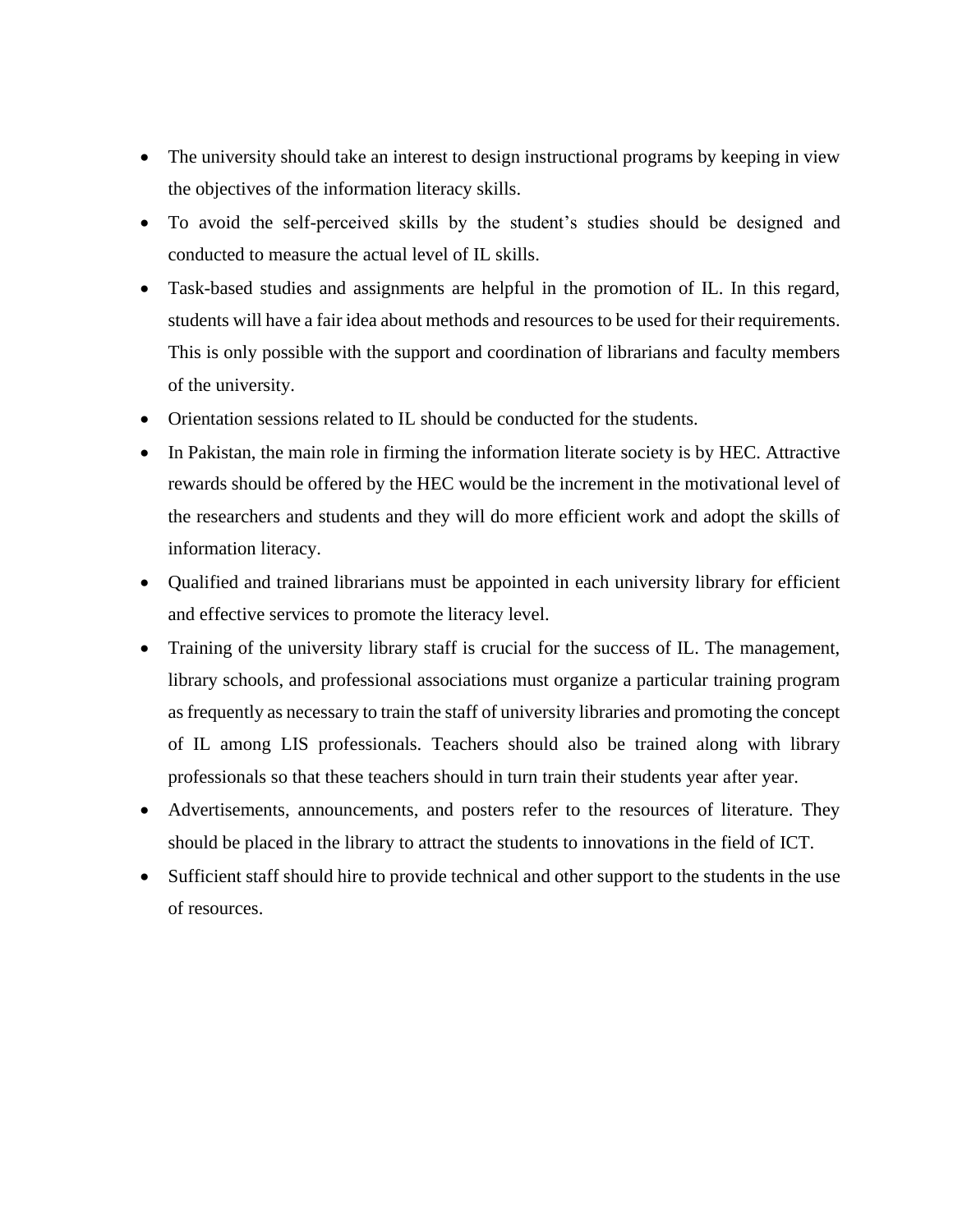### **REFERENCES:**

- Abdulhakeem, S. S., Abiodun, A. Y., & Abel, K. A. (2020). Information Literacy Handbook of Research on Emerging Trends and Technologies in Library and Information Science (156- 168): IGI Global.
- Abdullah, M., & Zakar, R. (2019). Health Literacy in South Asia: Clarifying the Connections between Health Literacy and Wellbeing in Pakistan. *South Asian Studies, 34*(2), 583-597.
- Akpovire, E., Olawoyin, O. R., Adebayo, O., & Esse, U. C. (2019). Role of Information Literacy Skills on Use of Information Resources by Medical Students in Lagos State. *Library Philosophy and Practice*, 1-18.
- Banik, P., & Kumar, B. (2019). Impact of information literacy skill on students' academic performance in Bangladesh. *International Journal of European Studies, 3*(1), 27-33.
- Bazrafkan, L., Hayat, A. A., Abbasi, K., Bazrafkan, A., Rohalamini, A., & FARDID, M. (2017). Evaluation of information literacy status among medical students at Shiraz University of Medical Sciences. *Journal of Advances in Medical Education & Professionalism, 5*(1), 42.
- Carroll, A. J., Hallman, S. J., Umstead, K. A., McCall, J., & DiMeo, A. J. (2019). Using information literacy to teach medical entrepreneurship and health care economics. *Journal of the Medical Library Association: JMLA, 107*(2), 163.
- Flierl, M., Bonem, E., Maybee, C., & Fundator, R. (2018). Information literacy supporting student motivation and performance: Course-level analyses. *Library & Information Science Research, 40*(1), 30-37.
- García-Llorente, H. J., Martínez-Abad, F., & Rodríguez-Conde, M. J. (2020). Assessment of Observed and Self-Perceived Information Literacy in Compulsory Secondary Education Students From a Spanish Region With a High Performance in PISA. *Revista Electrónica Educare, 24*(1), 24-40.
- Gu, Y. (2020). Enhancement of College English Teachers' Information Literacy in Information Environment. *International Education Studies, 13*(4), 106-112.
- Hazrati, H., Zarea, G. V., Ghorbanian, N., Rahmatvand, N., & Vahedi, L. (2014). Determining information literacy competency of faculty members in using medical information resources.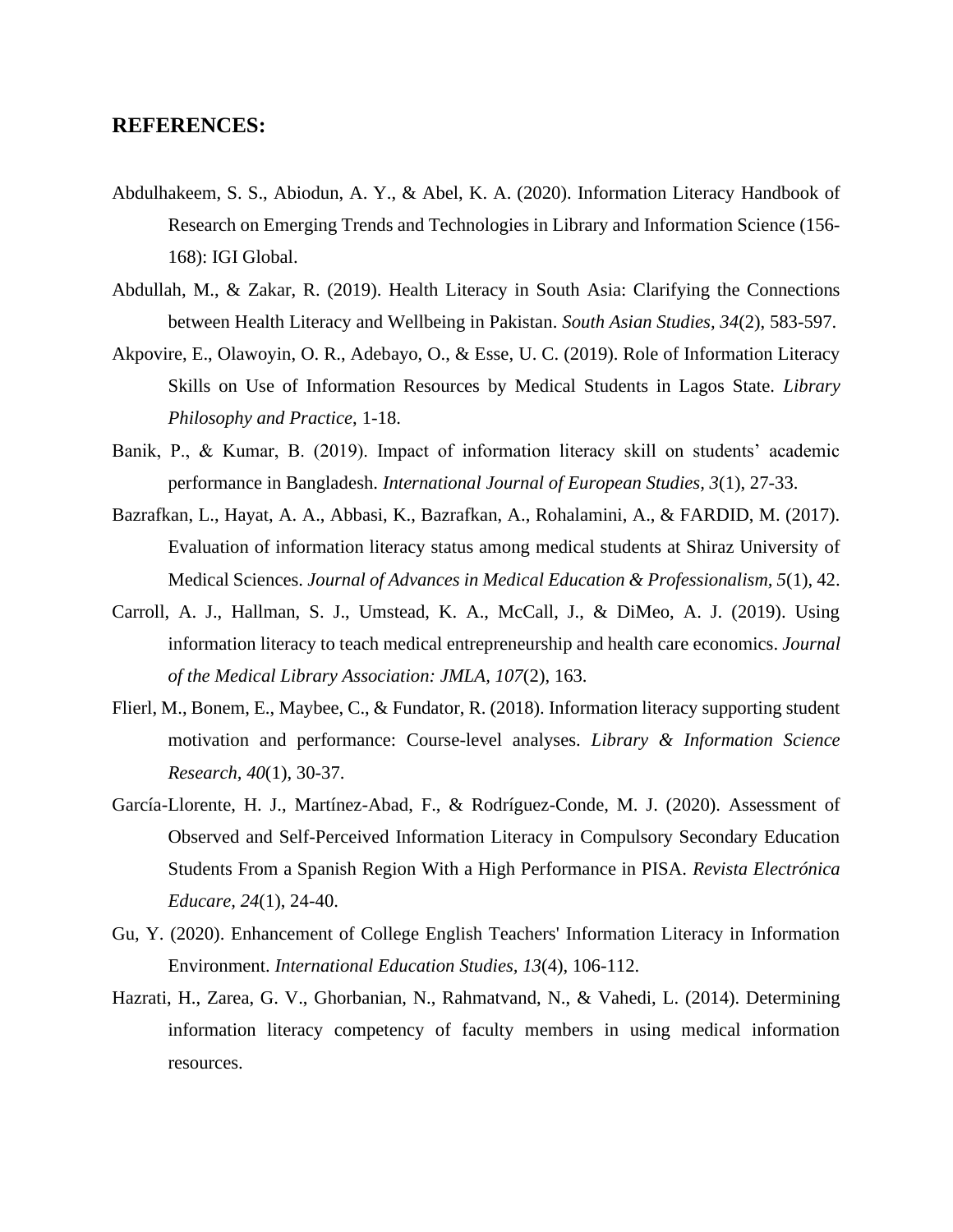- Hirvonen, N., Enwald, H., Mayer, A. K., Korpelainen, R., Pyky, R., Salonurmi, T., . . . Uutoni, W. (2020). Screening everyday health information literacy among four populations. *Health Information & Libraries Journal*, e12304.
- Humhlhi, S. (2020). Information Literacy Programs Can Empower the Academic Libraries: A Librarian's Perspective. *Pakistan Library & Information Science Journal, 51*(1).
- Kaper, M. S., Reijneveld, S. A., van Es, F. D., de Zeeuw, J., Almansa, J., Koot, J. A., & de Winter, A. F. (2020). Effectiveness of a comprehensive health literacy consultation skills training for undergraduate medical students: A randomized controlled trial. *International journal of environmental research and public health, 17*(1), 81.
- Kuek, A., & Hakkennes, S. (2020). Healthcare staff digital literacy levels and their attitudes towards information systems. *Health informatics journal, 26*(1), 592-612.
- Majid, S., Foo, S., & Chang, Y. K. (2020). Appraising information literacy skills of students in Singapore. *Aslib Journal of Information Management*.
- Michalak, R., Rysavy, M. D., & Wessel, A. (2017). Students' perceptions of their information literacy skills: the confidence gap between male and female international graduate students. *The Journal of Academic Librarianship, 43*(2), 100-104.
- Morris, D. (2020). A review of information literacy programs in higher education. *Journal of Information Literacy, 14*(1), 19-40.
- Naeem, S. B., & Bhatti, R. (2020). Measures of self-efficacy among doctors in conducting an online search for clinical decision making. *Health Information & Libraries Journal, 37*(2), 128-142.
- Olakunle, S. A., & Olanrewaju, P. S. (2019). Relationship Between Information Literacy Skills and Research Productivity of Researchers in Nigeria, and the Mediating Role of Socio-Economic Factors. *LIBRES: Library & Information Science Research Electronic Journal, 29*(1).
- Rafi, M., JianMing, Z., & Ahmad, K. (2019). Technology integration for students' information and digital literacy education in academic libraries. *Information Discovery and Delivery*.
- Safdar, M., & Idrees, H. (2020). Perception of the Postgraduate Students about Need and Importance of Information Literacy (IL) Program and IL Skills: A Survey. *Pakistan Library & Information Science Journal, 51*(1).